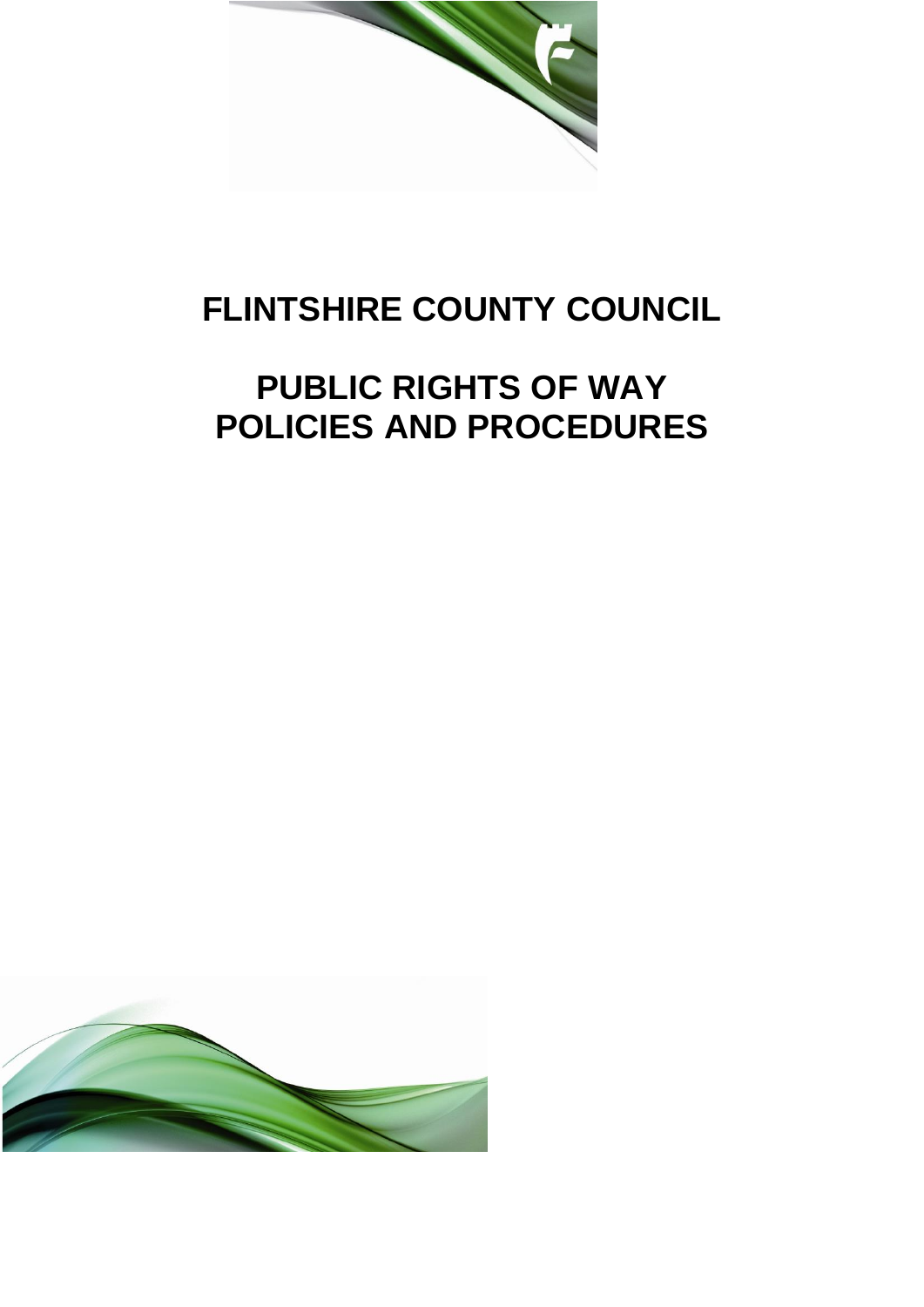| <b>Contents</b>                             | Page number |
|---------------------------------------------|-------------|
|                                             |             |
| <b>Rights of Way</b>                        |             |
| Introduction                                | 4           |
| <b>Duties</b>                               | 5           |
| Powers                                      | 6           |
| <b>Miscellaneous Matters</b>                | 8           |
| <b>Path Prioritisation Scheme</b>           | 9           |
| <b>Biodiversity Statement</b>               | 10          |
|                                             |             |
| <b>Definitive Map Issues</b>                |             |
| Introduction                                | 11          |
| Anomalies                                   | 13          |
| <b>Authorising Gates/Stiles</b>             | 13          |
| Charges                                     | 13          |
| Consolidation                               | 14          |
| Consultation                                | 14          |
| <b>Creation Agreements</b>                  | 14          |
| <b>Creation Orders</b>                      | 15          |
| Deposits & Declarations                     | 15          |
| Developments                                | 15          |
| <b>Diversions</b>                           | 16          |
| Diverting obstructed Routes                 | 16          |
| Extinguishments                             | 17          |
| <b>Gating Orders</b>                        | 17          |
| <b>Local Access Forum</b>                   | 17          |
| Modification Orders (Discovery of Evidence) | 18          |
| Modification Orders (User Evidence)         | 18          |
| <b>Motoring Events</b>                      | 18          |
| Permissive Path Agreements                  | 19          |
| <b>Statement of Priorities</b>              | 19          |
| <b>Temporary Closures</b>                   | 20          |
| <b>Widths</b>                               | 20          |
|                                             |             |
| <b>Enforcement Issues</b>                   |             |
| Introduction                                | 21          |
| <b>Aggressive Dogs</b>                      | 22          |
| Agricultural/environmental Schemes          | 22          |
| <b>Barbed Wire/Electric Fences</b>          | 23          |
| Bulls, including Cattle                     | 23          |
| Cattle grids                                | 24          |
| Dangerous Land adjoining the Highway        | 24          |
| Dangerous Trees                             | 25          |
| <b>Electric Fences</b>                      | 25          |
| Encroachment                                | 25          |
| <b>Enforcement Complaints</b>               | 26          |
| Fences                                      | 26          |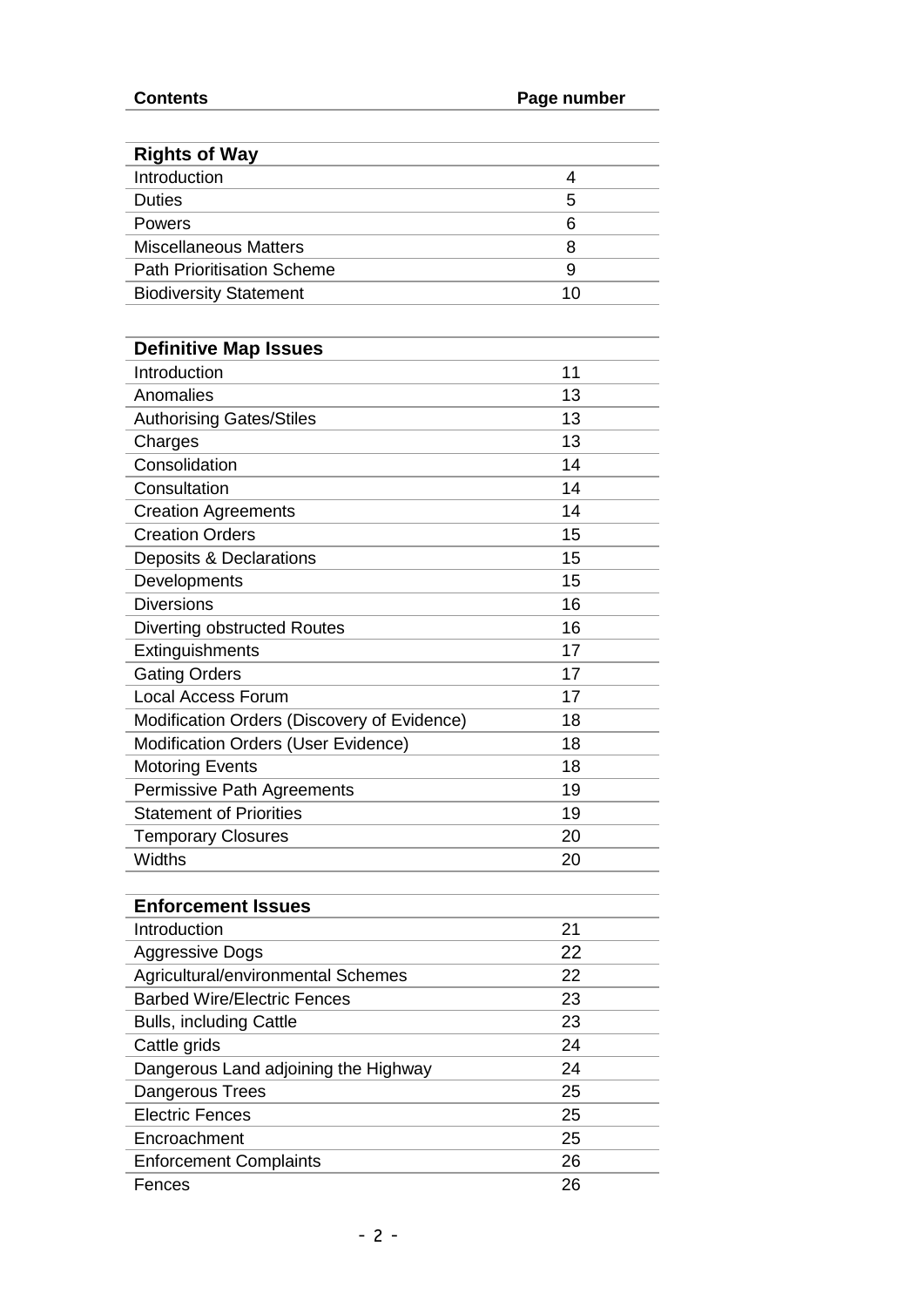<span id="page-2-0"></span>

| <b>Firearms</b>                   | 26 |
|-----------------------------------|----|
| <b>Illegal Diversions</b>         | 27 |
| Intimidation                      | 27 |
| Landowners                        | 28 |
| <b>Locked/Tied Gates</b>          | 28 |
| <b>Misleading Signs/Notices</b>   | 29 |
| <b>Obstructions</b>               | 29 |
| Ploughing/Cropping                | 30 |
| <b>Priorities for Enforcement</b> | 31 |
| Prosecution                       | 31 |
| Protection of Identity            | 31 |
| <b>Recovery of Costs</b>          | 31 |
| Section 63                        | 31 |

| <b>Maintenance Issues</b>                             | 32 |
|-------------------------------------------------------|----|
| Introduction                                          | 32 |
| 3rd Party Maintenance Schemes                         | 32 |
| Access for All                                        | 33 |
| <b>Bridges, Culverts &amp; Structures</b>             | 33 |
| Drainage & Flood Alleviation                          | 33 |
| <b>Maintenance of Stiles/Gates</b>                    | 33 |
| <b>Priority for Works</b>                             | 33 |
| Repair of Byways                                      | 34 |
| PROW serving as access to private property<br>or land | 34 |
| Procedure for repair and maintenance                  | 35 |
| Notes on suitable materials and<br>specifications     | 36 |
| Routine Inspections                                   | 36 |
| Surveys/Inspections                                   | 36 |
| Section 56                                            | 37 |
| Signposting/Waymarking                                | 37 |
| Vegetation                                            | 37 |
|                                                       |    |
| <b>Glossary</b>                                       | 38 |
|                                                       |    |
|                                                       |    |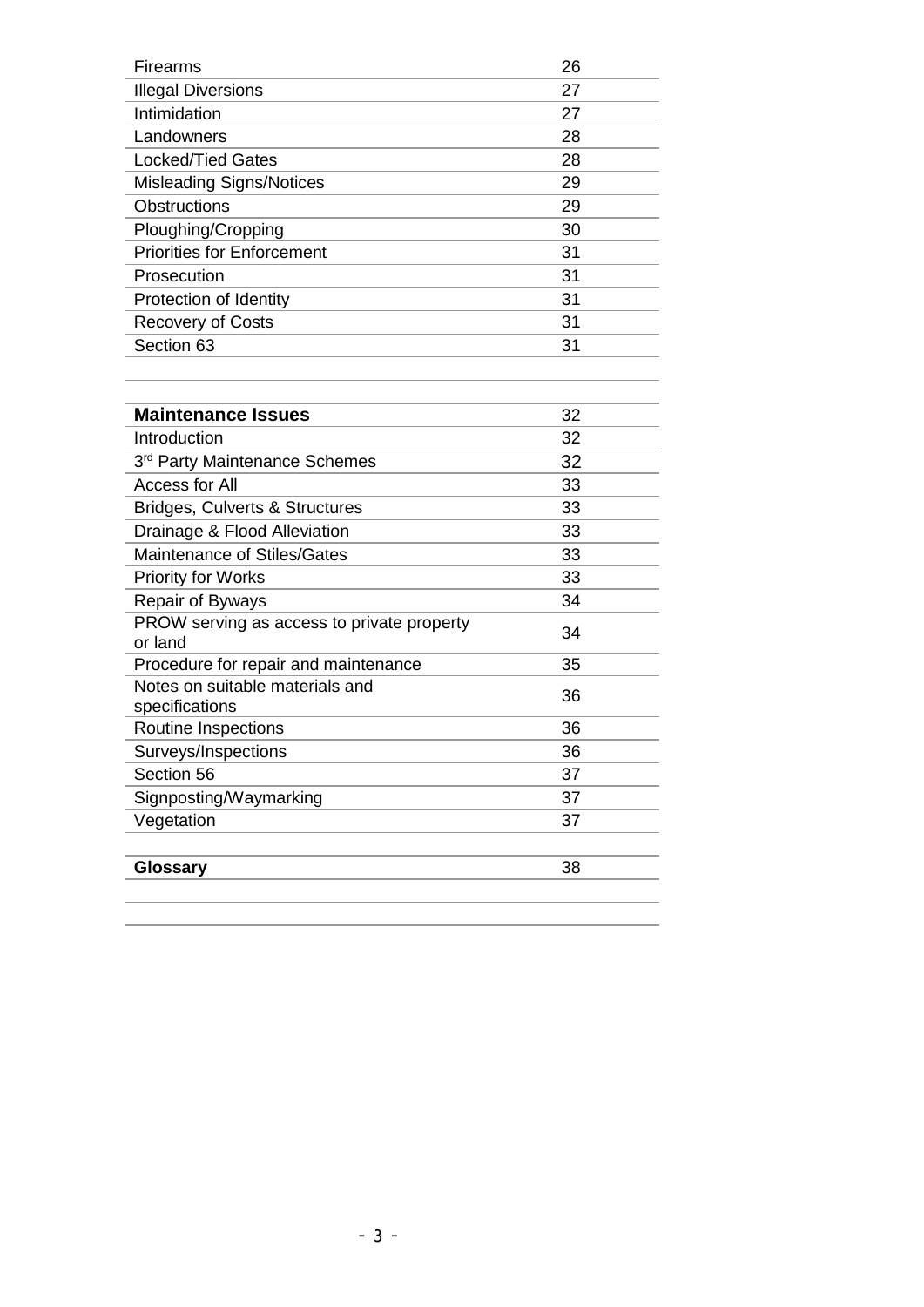#### **Introduction**

 The Public Rights of Way Network is a priceless asset providing the principal means of access to the countryside for all classes of users to enjoy recreational and physical activities, thus contributing to the health and well-being of future generations. This network also makes an important contribution to accessibility within Towns and Communities.

 The management, maintenance, protection and recording of the Public Rights of Way network is a complex area of work for local Authorities and Flintshire County Council, as Highway Authority, has therefore developed a series of Policies and Procedures in order to deliver an effective and consistent Public Rights of Way Service throughout the County to ensure that it becomes more open and accessible to the public.

 The provision of the Public Rights of Way function is addressed by a wide range of legislation and associated case law. However, within this legal framework, there is scope for each local Authority to interpret specific aspects of service delivery according to its needs and local circumstances.

 **These Policies and Procedures will be included on the Flintshire Website and available to users of the Public Rights of Way network and to landowners, in order that there is widespread understanding and transparency about what Flintshire County Council does and how it does it.** 

 Where appropriate the Authority will consider best practice and published guidance notes in the delivery of the service.

| <b>STATUS OF ROUTES</b>  | <b>NUMBER</b> | <b>LENGTH IN KM</b> |
|--------------------------|---------------|---------------------|
| <b>FOOTPATHS</b>         |               | 955.2 km            |
| <b>BRIDLEWAYS</b>        |               | 114.6 km            |
| <b>BYWAYS</b>            |               | 11.9 km             |
| <b>RESTRICTED BYWAYS</b> |               |                     |

 **Figures – April 2018**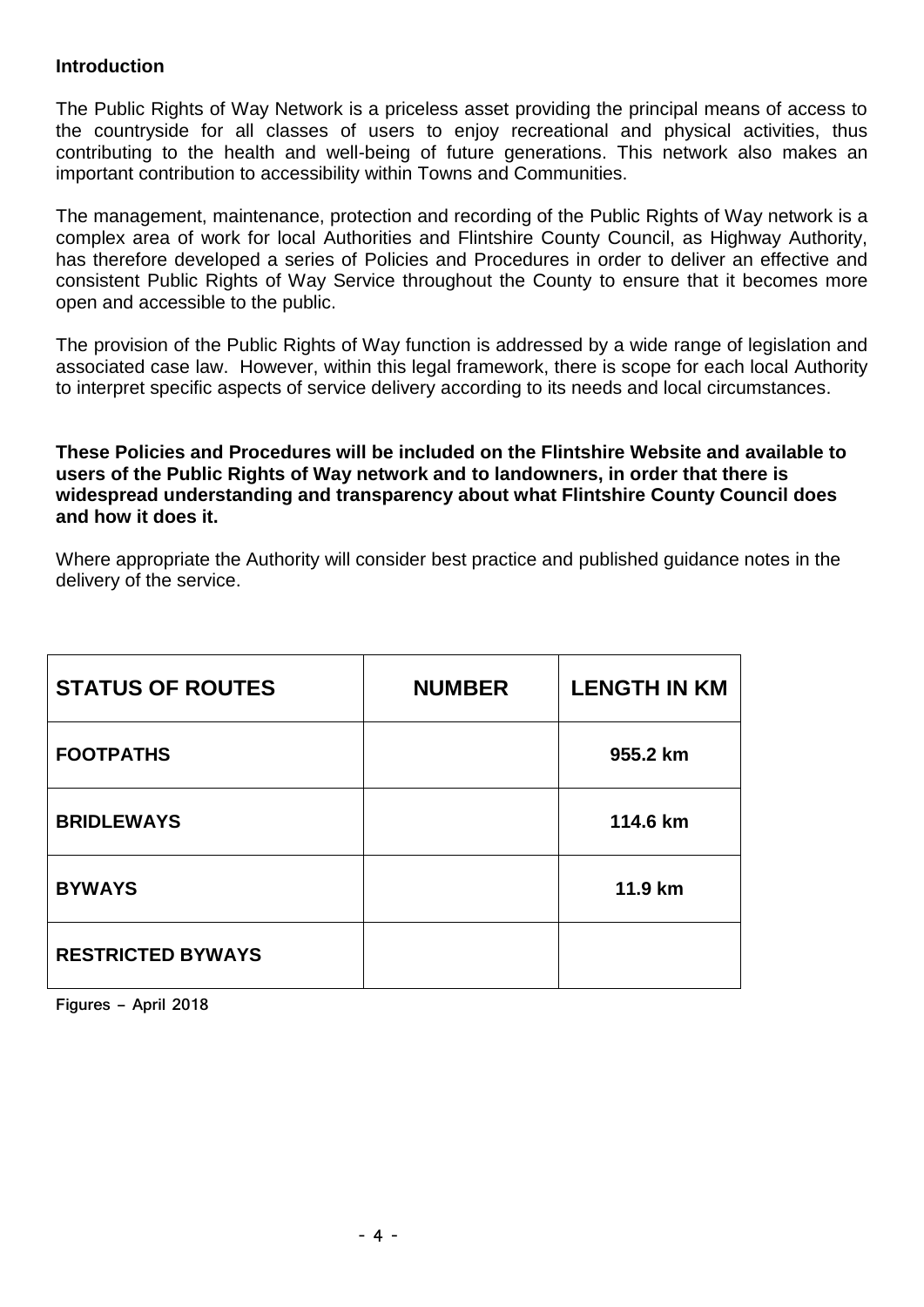# **Rights of Way General Information**

### *Duties of the Highway Authority*

 To erect and maintain signposts where any Footpath (FP) / Bridleway (BR) / Byway Open to All necessary [Countryside Act 1968 (CA68) s27]. Traffic (BOAT) leaves a metalled road unless agreed with the Parish Council that it is not

unfamiliar with the locality to follow a FP/BR/BOAT [CA68 s27]. To erect such signposts if in the opinion of the Highway Authority this is required to assist persons

unfamiliar with the locality to follow a FP/BR/BOAT [CA68 s27].<br>To survey new paths agreed by a planning authority [Highways Act 1980 (HA80) s27].<br>To keep a list of highways maintainable at public expense [HA80 s36].<br>To ma

To keep a list of highways maintainable at public expense [HA80 s36].

accommodation of pedestrians IHA80 s661. To provide footways by carriageways where necessary or desirable for the safety or

To provide adequate grass or other margins by a carriageway where necessary or desirable for the safety or accommodation of ridden horses [HA80 s71].

CROW2000 s63]. To assert and protect the rights of public to the use and enjoyment of any highway including a duty to prevent, as far as possible, the stopping up or obstruction of highways [HA80 s130; amended

Inserted by Rights of Way Act 1990 (RWA90) s1]. To prosecute re: disturbance of surface where desirable in the public interest [HA80 s131A;

RWA90 s1]. Inserted by Rights of Way Act 1990 (RWA90) s1].<br>To enforce provision re: ploughing of footpaths or bridleways [HA80 s134; amended RWA90 s1].<br>To make orders authorising agricultural works not exceeding 3 months [HA80 s135;

To remove snow or soil [HA80 s150].

RWA90 s1].<br>To remove snow or soil [HA80 s150].<br>To have regard to the needs of disabled and blind persons in executing street works [HA80 s175Al.

(CROW2000) s53] To keep the Definitive Map and Statement (DM&S) under continuous review [Wildlife and Countryside Act 1981(WCA81) s53; Modified by Countryside and Rights of Way Act 2000

To re-classify Roads Used as Public Paths [WCA81 s54; repealed CROW2000 s47\*]

To prepare and publish a Rights of Way Improvement Plan ICROW2000 s601.

etc.[CROW2000 s69\*]. To have regard to the needs of people with mobility problems when authorising stiles

To establish a Local Access Forum [CROW2000 s94].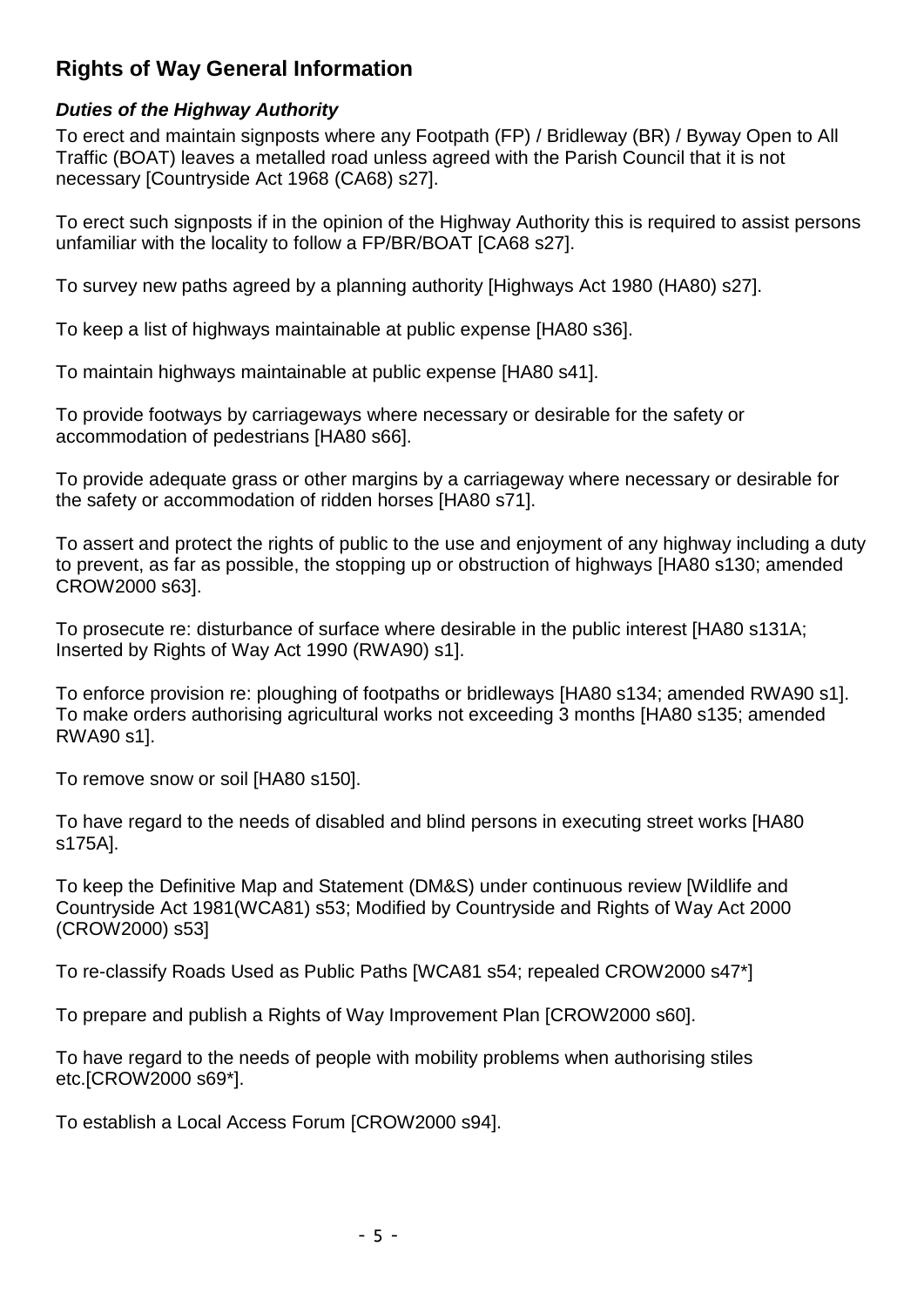#### *Powers of the Highway Authority*

To erect/maintain signposts along any FP/BR/BOAT [CA68 s27].

of the area [Local Government Act 1972 s222]. To prosecute if expedient for the promotion and protection of the interests of the inhabitants

purchase [HA80 s25/26]. To create footpaths and bridleways by agreement with compensation or compulsory

purchase [HA80 s25/26].<br>To adopt i.e. become responsible for maintenance of highways by agreement [HA80 s38].

Proceedings for an order to repair highway [HA80 s56].

To improve highways IHA80 s621.

s66; amended CROW2000 s70]. To provide on a footpath safety barriers for safeguarding persons using the highway [HA80

To widen highways [HA80 s72].

To construct a bridge to carry a public path IHA80 s911.

To reconstruct a bridge forming part of a public path [HA80 s92]. s66; amended CROW2000 s70].<br>To widen highways [HA80 s72].<br>To construct a bridge to carry a public path [HA80 s91].<br>To reconstruct a bridge forming part of a public path [HA80 s92].<br>To drain highways [HA80 s100].

To make an order stopping up footpath(s) or bridleway(s) [HA80 s118].

 To make an order stopping up footpath(s) or bridleway(s) which crosses a railway [HA80 s118Al.

s118A].<br>To make an order diverting footpath(s) or bridleway(s) [HA80 s119].

 To make an order diverting footpath(s) or bridleway(s) which crosses a railway [HA80 s119Al.

s119A].<br>To remove unauthorised marks [HA80 s132].<br>To remove structures [HA80 s143].

To require removal or widening of gates [HA80 s145 + s149].

To repair stiles, etc. [HA80 s146].

To repair stiles, etc. [HA80 s146].<br>To authorise the erection of stiles, etc. [HA80 s147; amended CROW2000 s69].

To require cutting or felling of trees or hedges that are overhanging or a danger [HA80 s154; amended CROW2000 s65].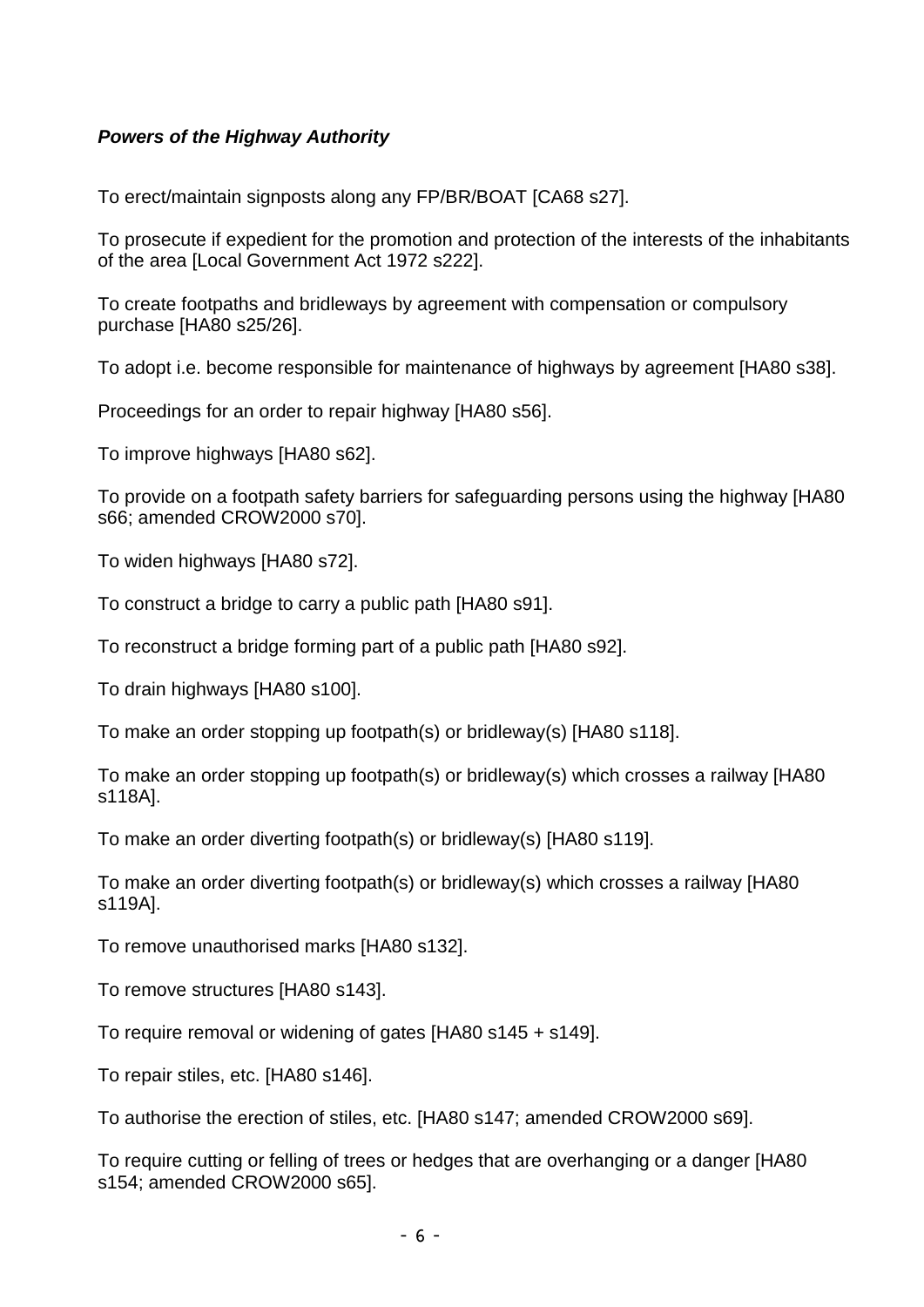To require removal of barbed wire [HA80 s164].

To require removal of barbed wire [HA80 s164].<br>To require information as to ownership of land [HA80 s297].

To consolidate the Definitive Map (DM) [WCA81 s57].<br>To appoint wardens [WCA81 s62].

To designate a footpath as a cycle track [Cycle Tracks Act 1984(CTA84) s3].

To provide safety barriers on a cycle track [CTA84 s4].

To make Traffic Regulation Orders [Road Traffic Regulation Act 1984(RTRA84) s1]. To designate a footpath as a cycle track [Cycle Tracks Act 1984(CTA84) s3].<br>To provide safety barriers on a cycle track [CTA84 s4].<br>To make Traffic Regulation Orders [Road Traffic Regulation Act 1984(RTRA84) s1].<br>To make a

To make a temporary Traffic Regulation Order during works [RTRA84 s14].

To require removal of signs [RTRA84 s69].

To enter land in connection with traffic signs [RTRA84 s71].

development to be carried out [Town and Country Planning Act 1990 (TCPA90) s257].

 minerals to be worked and can be restored [TCPA90 s261]. To stop up or divert footpaths or bridleways temporarily if satisfied it is necessary to enable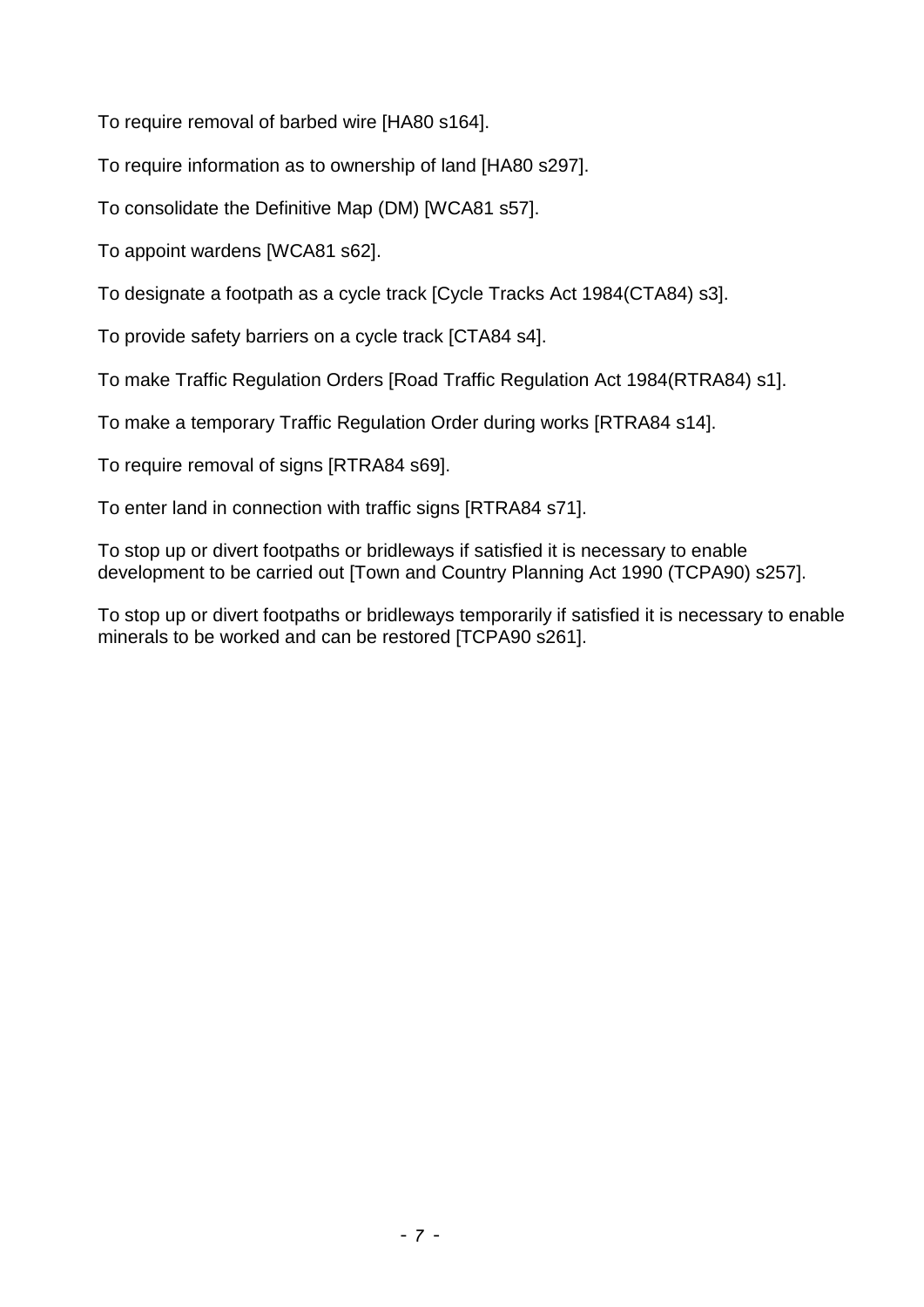# **Miscellaneous Matters**

Other matters relevant to the exercise of the Rights of Way function:

Right to ride a non-motorised bicycle on a bridleway [CA68 s30].

 (Miscellaneous Provisions) Act 1976 s16]. Power to obtain particulars of persons interested in land [Local Government

Presumed dedication of highway after twenty years public use [HA80 s31].

s56]. Proceedings for an order against the Highway Authority to repair a highway [HA80

Power of magistrates to stop up or divert [HA80 s116].

**IHA80 s1201.** Power of Secretary of State to make rail crossing diversion or stopping up orders

Penalty for damaging highway, etc. [HA80 s131].

[HA80 s120].<br>Penalty for damaging highway, etc. [HA80 s131].<br>Penalty for wilful obstruction of highway including interference by crops [HA80 s137].

Power of Magistrates Courts to order offender to remove obstructions [HA80 s137ZA; introduced by CROW2000 s64].

[WCA81 s56]. Definitive Map and Statement shall be conclusive evidence as to particulars shown

[WCA81 s56].<br>Prohibition of driving on footpath or bridleway [Road Traffic Act 1988 s34].

enable development to be carried out [TCPA90 s247]. Secretary of State's power to stop up or divert any highway if satisfied necessary to

application by the local planning authority [TCPA90 s249]. Secretary of State's power to extinguish the right to use vehicles on a highway on

Extinguishment of unrecorded rights of way [CROW2000 s53].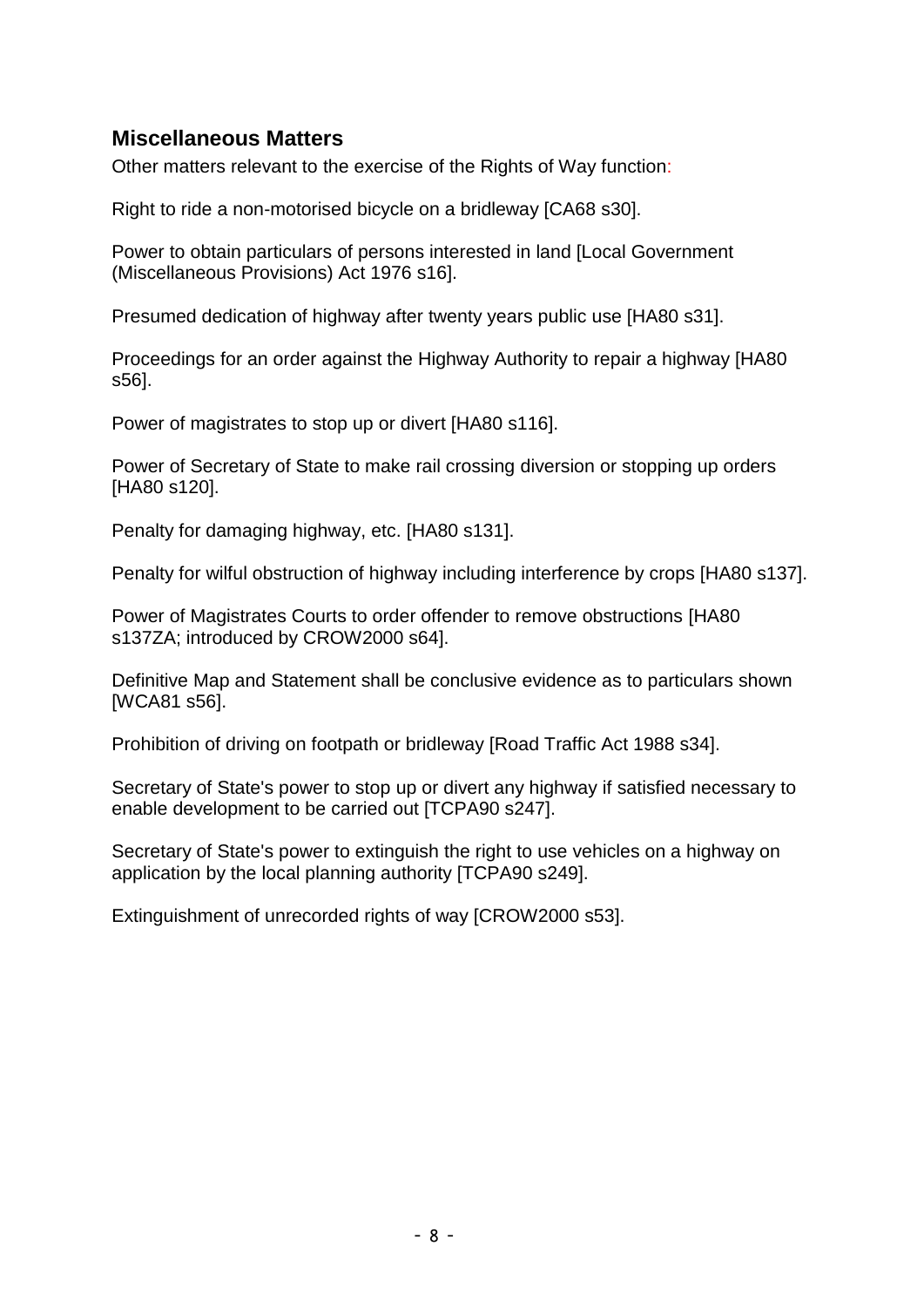# **Public Rights of Way Maintenance Priorities**

#### **Introduction**

 The hierarchy sets out the relative importance that the Council will accord this work, falling into 8 broad categories. It was devised to rank highly those issues that were likely to be most urgent: hence, the highest priority given to paths where a serious injury has occurred or it likely to occur. Also ranking highly are those paths that are well used by the public, including Offa's Dyke national Trail and other well-promoted routes, such as those featured in the publication, *Rural Walks in Flintshire*. **Public Rights of Way Maintenance Priorities**<br> **Introduction**<br>
The hierarchy sets out the relative importance that the<br>
falling into 8 broad categories. It was devised to rank l<br>
likely to be most urgent: hence, the highes

| Priority no.   | <b>Issue</b>                                                                                                                                                                              |
|----------------|-------------------------------------------------------------------------------------------------------------------------------------------------------------------------------------------|
|                | <b>Health and Safety issues</b>                                                                                                                                                           |
| 2              | Volume and degree of usage and potential usage, especially<br>National Trails, national and promoted footpaths and published<br>trails (e.g. the Clwydian Way and the Wales Coastal Path) |
| 3              | Ways that are suitable for those who are less agile, wheelchair<br>users and the visually impaired.                                                                                       |
| $\overline{4}$ | Multi-use and bridleway circular routes and those identified in<br>liaison with the British Horse Society                                                                                 |
| 5              | Walks, rides and other activities for health                                                                                                                                              |
| 6              | Link Paths off the National Trail and promoted trails                                                                                                                                     |
| 7              | Paths published by community councils, including accesses to<br>school                                                                                                                    |
| 8              | Circular and other routes published by Flintshire County Council,<br>including accesses to school.                                                                                        |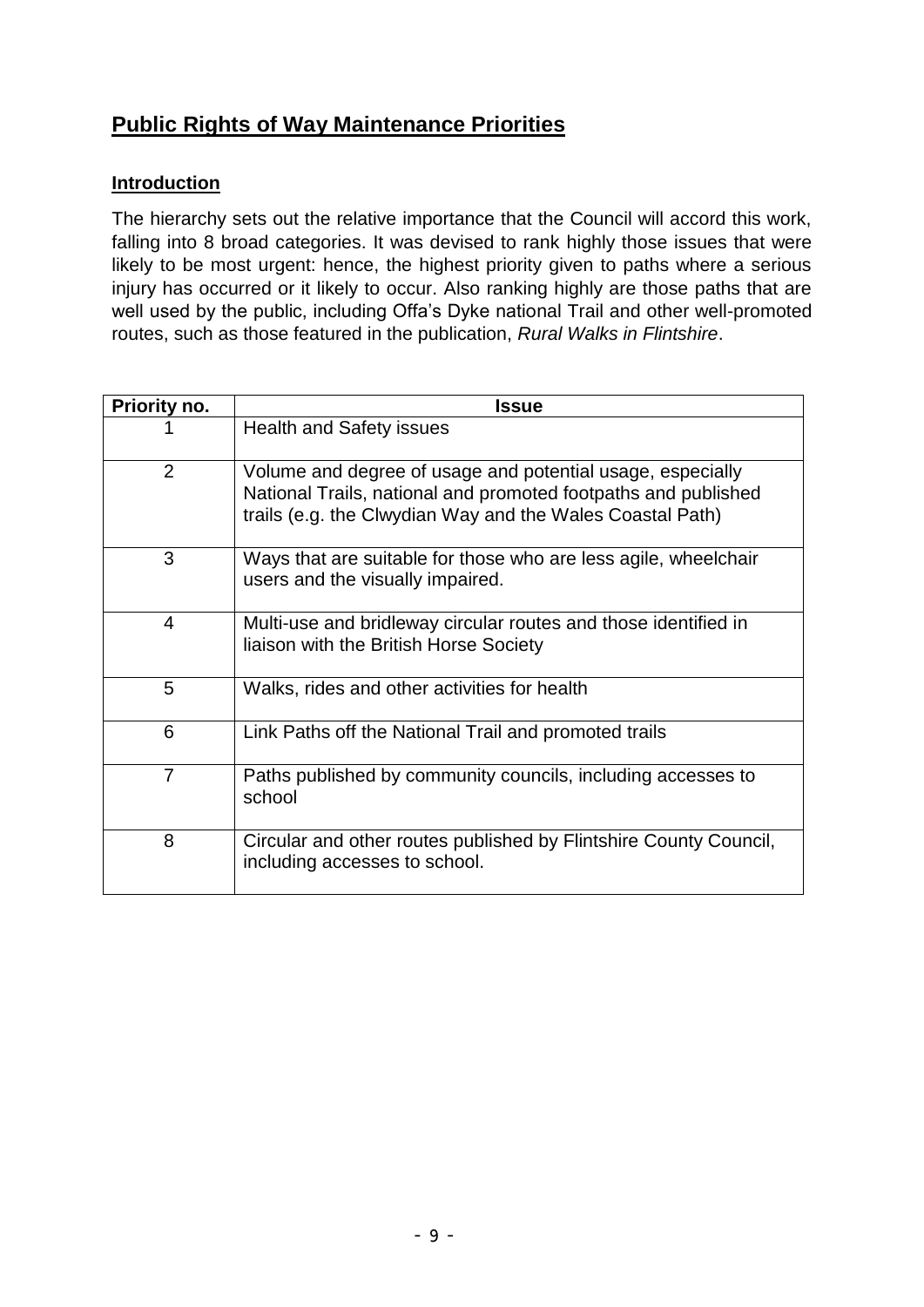# **Timescales for responding to requests**

 Written/e-mailed requests from the public will be acknowledged within 5 working days, the aim is to respond in full within 15 working days from the date of receipt.

 The response will contain a unique reference number if the communication has been added to the Countryside Access Management system (CAMS) for tracking purposes and the contact details for the Officer responsible for dealing with the issues raised. **Timescales for responding to requests**<br>Written/e-mailed requests from the public will t<br>days, the aim is to respond in full within 15 workir<br>The response will contain a unique reference nur<br>added to the Countryside Access

# **Biodiversity Statement**

In undertaking all functions relating to Public Rights of Way, regard will be given to In undertaking all functions relating to Public Rights of Way, regard will be given to<br>Section 6 of the Environment Act (Wales) which places a duty on Public Authorities to 'seek to maintain and enhance biodiversity' so far as it is consistent with the proper exercise of those functions. In so doing, Public Authorities must also seek to 'promote the resilience of ecosystems'.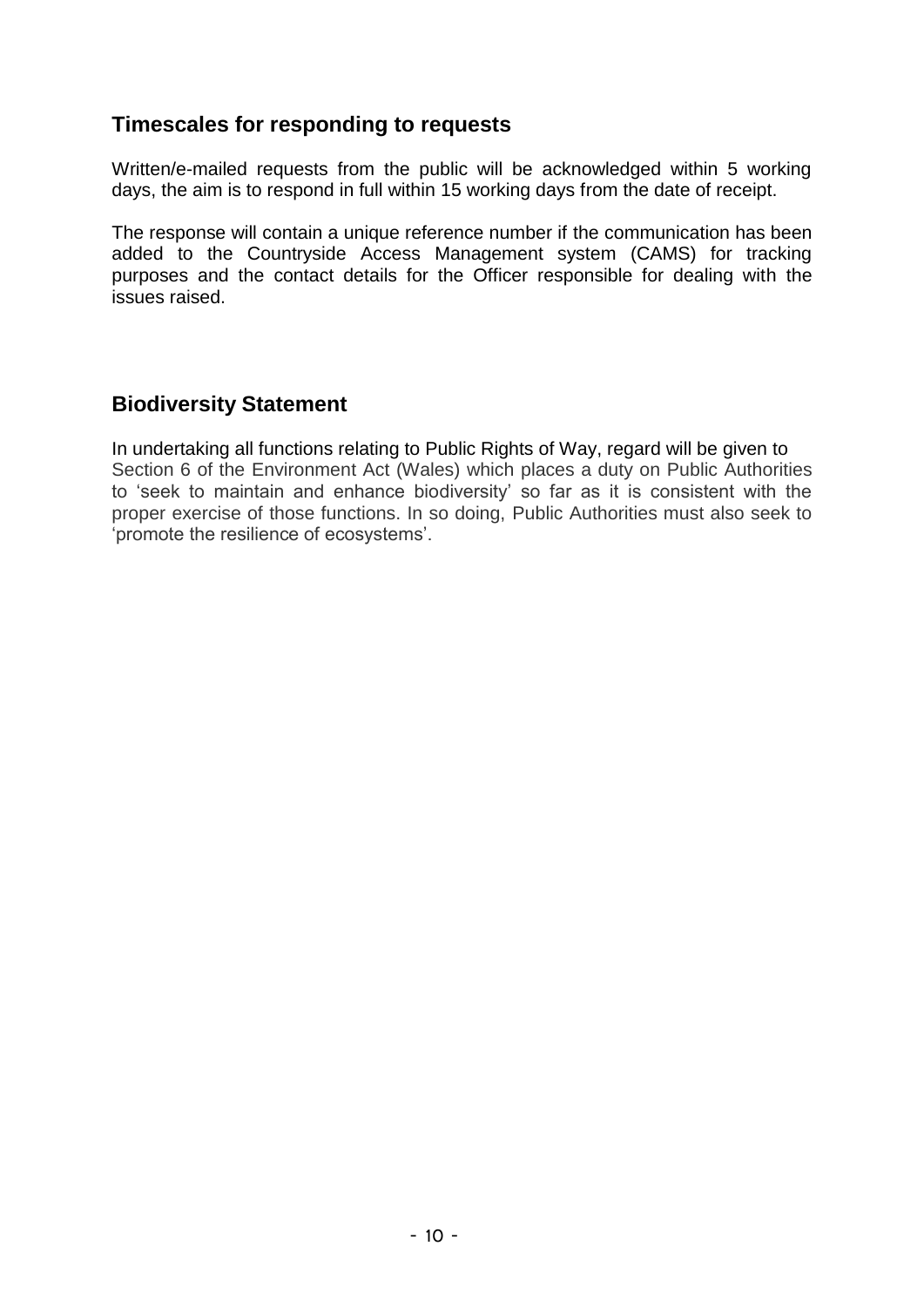# **Definitive Map Issues**

#### *Introduction*

| <b>Definitive Map Issues</b> |                                                                                                                                                                                                                                                                                                                                                                                                                                                    |
|------------------------------|----------------------------------------------------------------------------------------------------------------------------------------------------------------------------------------------------------------------------------------------------------------------------------------------------------------------------------------------------------------------------------------------------------------------------------------------------|
| <b>Introduction</b>          |                                                                                                                                                                                                                                                                                                                                                                                                                                                    |
| land.                        | The Definitive Map and Statement is a legal document and records the line and legal<br>status of all recorded public rights of way. Public rights of way are highways over<br>which members of the public have the legal right of passage across someone else's                                                                                                                                                                                    |
| right of way.                | If a public right of way is included on a Definitive Map, it is conclusive evidence, in<br>law, that the public have the right of passage, even though there may not be any<br>visible evidence on the ground that a right of way exists. The Statement that<br>accompanies the Definitive Map is a brief written description of the recorded public                                                                                               |
|                              | The Authority has a duty to keep this record under continual review by processing<br>modification orders and consolidating the map and statement at regular intervals.                                                                                                                                                                                                                                                                             |
| and Statement:               | There are four types of public right of way recorded on the current Definitive Map                                                                                                                                                                                                                                                                                                                                                                 |
| <b>Public Footpath</b>       | The right of passage is on foot only.<br>A dog is considered as a usual accompaniment, but must<br>be on a lead or under close control at all times.<br>A pram is also considered to be a usual accompaniment,<br>if the surface is suitable.<br>Footpaths may be waymarked with yellow arrows.                                                                                                                                                    |
| <b>Public Bridleway</b>      | The right of passage is on foot, bicycle or on horseback.<br>Bridleways may be waymarked with blue arrows.                                                                                                                                                                                                                                                                                                                                         |
|                              | Byway Open to All Traffic The right of passage is on foot, bicycle, on horseback or<br>By motor vehicle.<br>Byways may be waymarked with red arrows.                                                                                                                                                                                                                                                                                               |
| <b>Restricted Byway</b>      | The right of passage is on foot, bicycle, on horseback or<br>horse-drawn vehicles.<br>Restricted Byways may be waymarked with burgundy<br>arrows.                                                                                                                                                                                                                                                                                                  |
|                              | The hierarchy setting out the relative importance the Council will attach to public path<br>and definitive map orders falls into seven categories, with 'Number One' the highest<br>priority, 'Number Two' the second, and so on. It was devised to rank highly those<br>issues that were likely to be most urgent: hence, the highest priority given to paths<br>that are in imminent danger of being 'lost' through development and schemes that |

 and definitive map orders falls into seven categories, with 'Number One' the highest priority, 'Number Two' the second, and so on. It was devised to rank highly those issues that were likely to be most urgent: hence, the highest priority given to paths that are in imminent danger of being 'lost' through development and schemes that have been targeted for grant-aid. Also ranking highly are those paths that have been obstructed by long-term residential development. The footpaths may have not been open to the public for many years, but they still legally exist and can act as a blight The hierarchy setting out the relative importance the Council will attach to public path on any potential property sale.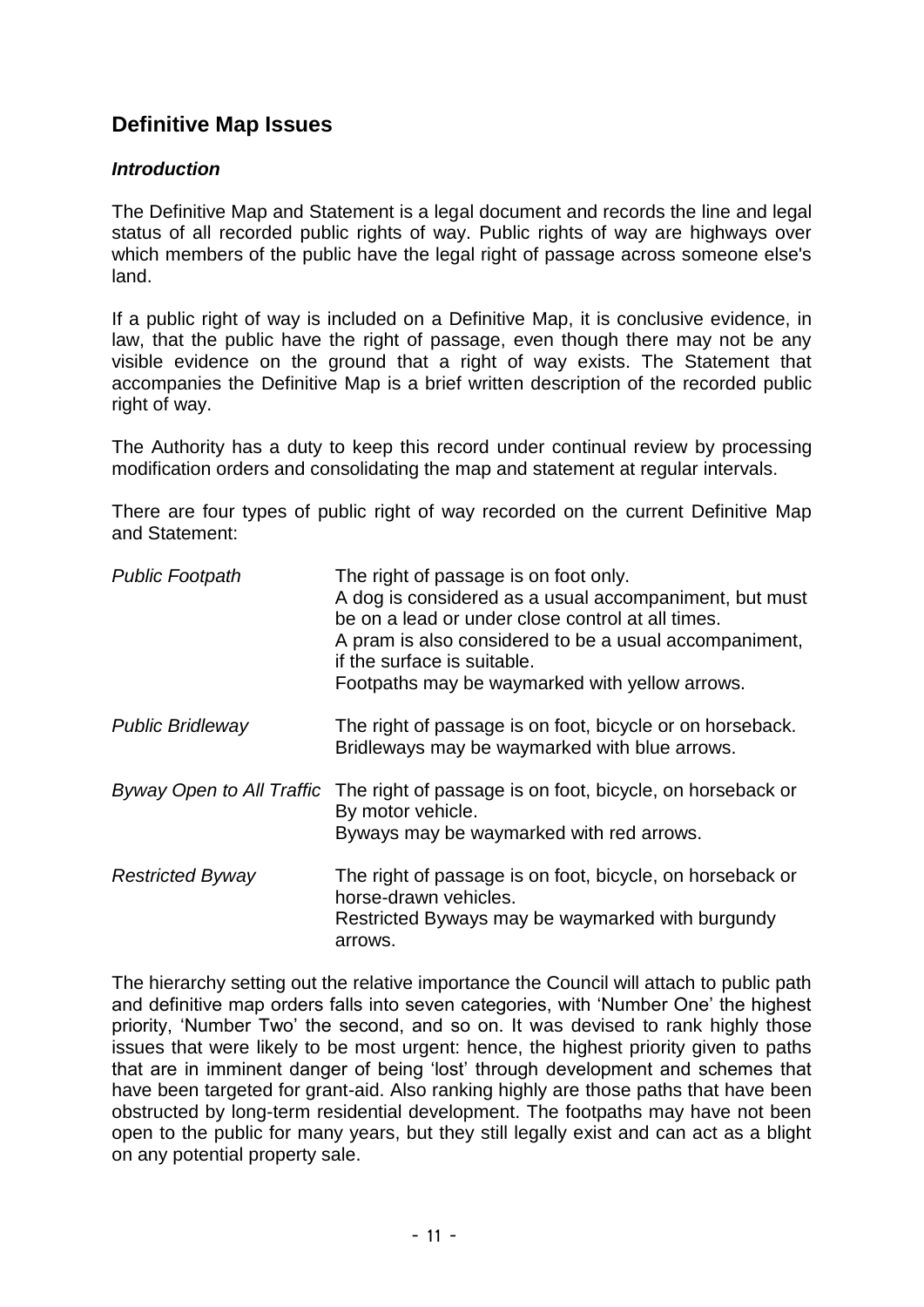More consideration will be given to ways that, once opened, will lead to wider improvements to the rights of way by, for example, making a greater length of PROW available to the public or by increasing accessibility for other classes of users, such as horse-riders and cyclists and those with mobility problems.

| Priority no.   | <b>Response/action</b>                                                                                                                                             |
|----------------|--------------------------------------------------------------------------------------------------------------------------------------------------------------------|
| 1              | Ways that are in danger of being lost through imminent<br>development (i.e. at the planning application stage)                                                     |
| $\overline{2}$ | Orders affecting ways that are targeted for external funds, whose<br>expenditure is time-limited and where the proposals are<br>achievable within that time frame. |
| 3              | Path(s) that are obstructed by housing, which require an order or<br>orders to resolve the situation.                                                              |
| $\overline{4}$ | Applications for modification orders                                                                                                                               |
| 5              | Mapping anomalies                                                                                                                                                  |
| 6              | Public path orders that are wholly or primarily in the public's<br>interest                                                                                        |
| $\overline{7}$ | Public path orders that are wholly or predominantly for the benefit<br>of private individuals                                                                      |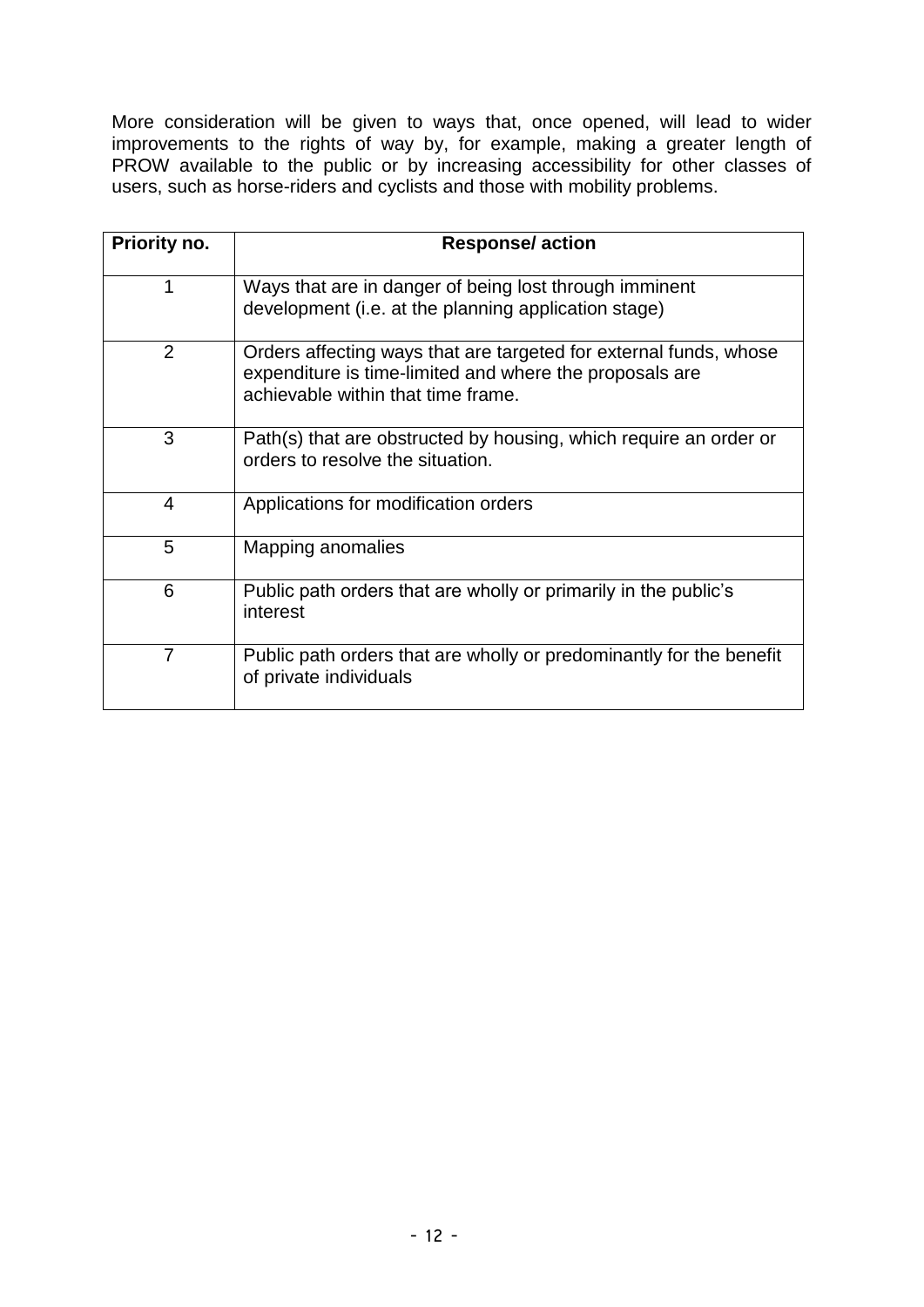# **Anomalies Policy**

 Occurrences of error or irregularity on the Definitive Map and Statement will be investigated and a resolution sought which benefits the network and the implementation of the Rights of Way Improvement Plan 2018 – 2028 (ROWIP). However, due to the often complex history of such anomalies, combined with limited staff capacity, this area of work will be given low priority unless linked to other initiatives.

#### **Procedure**

 Once an anomaly is identified the details will be recorded and entered onto the digital copy of the Definitive Map. The Authority will check these records for possible resolution prior to any Public Path Order or improvement scheme being considered.

# **Authorising Gates/Stiles**

#### **Policy**

 The Authority will only authorise the installation of gates and stiles for stock control purposes. The Authority takes the view that any gate/stile present at the time of the 100% condition survey of 2010 is authorised. New infrastructure will be recorded on the consolidated Definitive Map and Statement.

#### **Procedure**

 If the Authority is providing the gate/stile, it will be to the current British Standard. details of the new gate/stile will be recorded on the Countryside Access Management System. The Authority will issue an approval decision by letter. If the request is approved, the

# **Charges**

#### **Policy**

 The Authority will seek to recover all costs from the Applicants except in exceptional circumstances, such as correcting historical errors or when the landowner provides a series of improvements to the network.

 The Policy of the Authority is to make an appropriate charge for certain types of legal orders with a 3% inflation rise each year:

- **•** Temporary closures and extensions by Order. £1,670.00
- Closure by notice. **E500.00**
- Permanent closures and diversions **E1,500.00** plus advert cost
- Follow up Property Search queries **ETO.00** per request
- Authorisation for Rallies **E100.00 per request**
- Landowners who require orders to be made which are primarily for their own benefit will be charged the full cost of the order. However If the change to the path in question has significant public benefit, then the Council may decide to share the cost of making the order.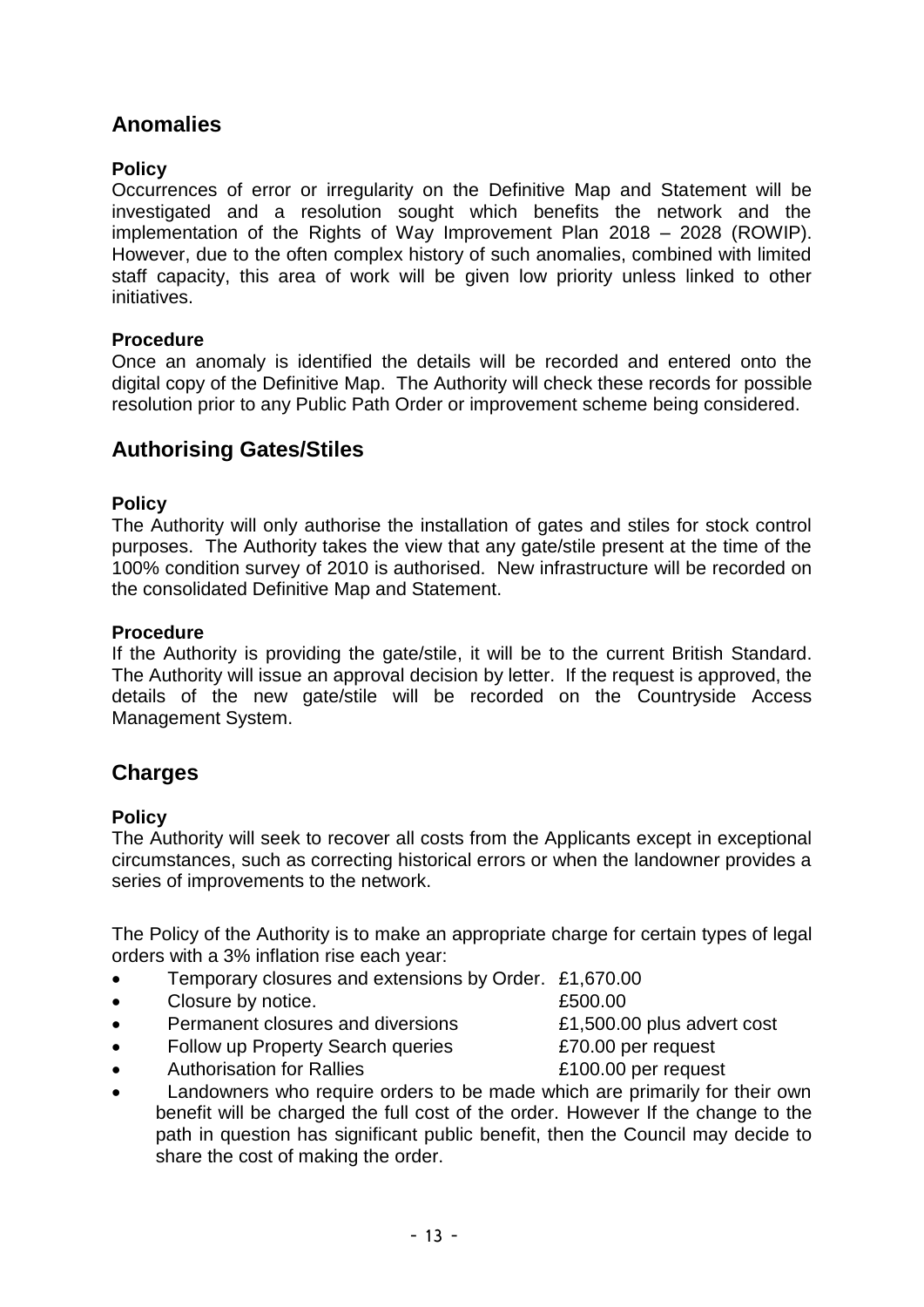# **Consolidations**

#### **Policy**

 The Definitive Map and Statement will be reviewed at regular intervals and a Consolidation Order will be made at 10 yearly intervals following the adoption of the ROWIP 2018-2028. The next consolidation process will commence following the adoption of the ROWIP 2018-2028.

# **Consultation Process**

#### **Policy**

 Council and local Council representative for a 6 week period. This may be extended During the Order-making process the Authority will consult with the Town/Community in exceptional circumstances.

#### **Procedure**

 The Authority will liaise with the recommended list of statutory consultees prior to the processing of a Public Path Order. Consultation will also be held with user groups, Utility Companies and the Local Access Forum. Where issues relate to cross boundary matters, discussion will be held with the relevant adjoining Authority.

# **Creation Agreements**

#### **Policy**

 The Authority will only enter into Creation Agreements where there is a significant benefit to the network or where it assists in the implementation of the ROWIP. The landowner/occupier must ensure the route is at an acceptable standard prior to a creation agreement being made.

#### **Procedure**

 A request to create a Right of Way by agreement will be investigated by officers to determine the suitability of the proposed route. A list of any necessary works will be provided to the landowner to bring the route up to an acceptable standard. Officers will inspect this work prior to the agreement being signed. Once the agreement has been signed, the details will be entered onto the Definitive Map and Statement and waymarked on site.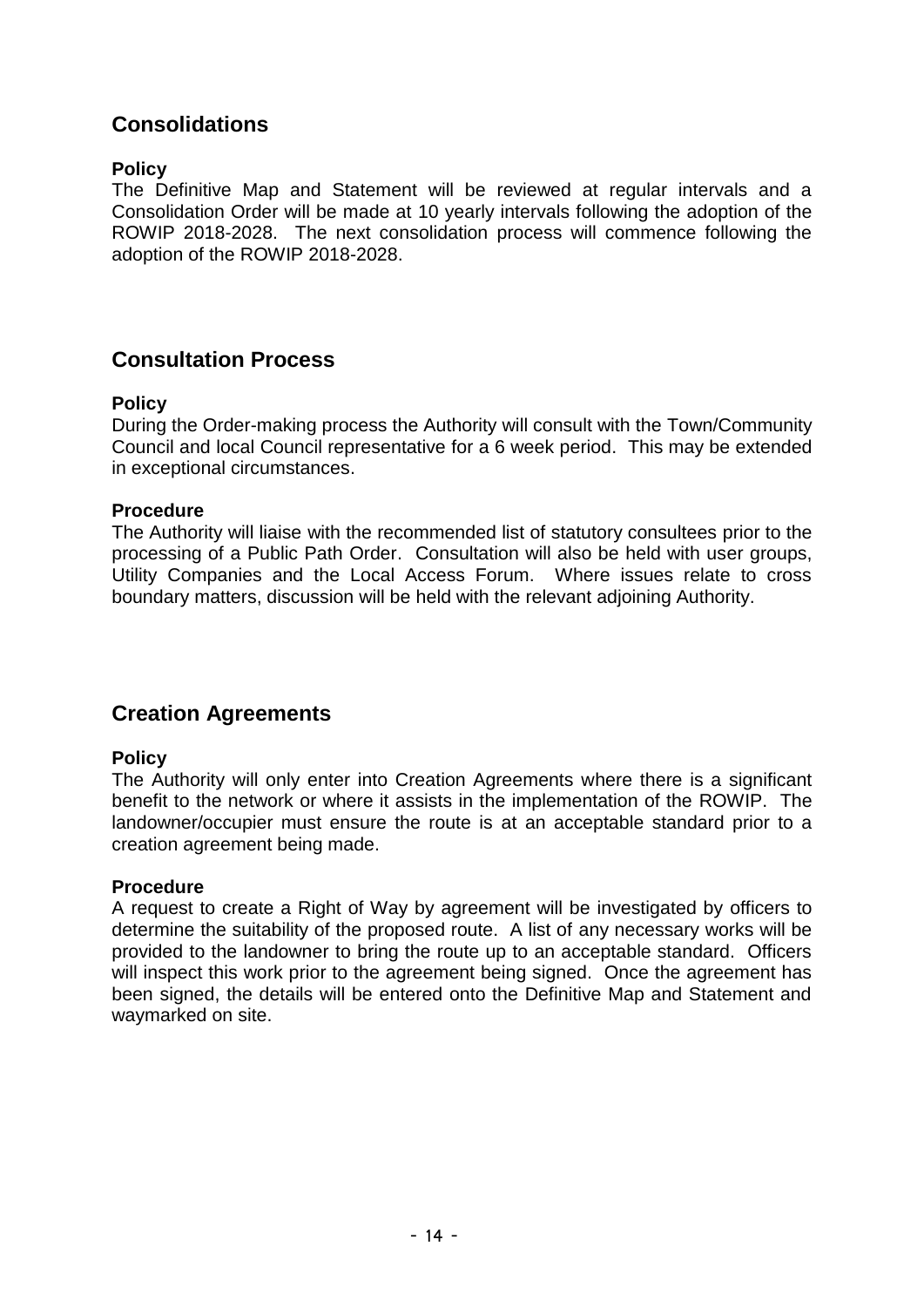# **Creation Orders**

#### **Policy**

 The Authority will only consider the making of a Creation Order when it has been identified that a footpath, bridleway or restricted byway needs to be created to significantly enhance the rights of way network for the benefit of the public at large. A Creation Order will only be considered after it has been determined that this aim cannot be achieved by a Creation Agreement made under Section 25 of the Highways Act, 1980.

#### **Procedure**

 A request to create a Right of Way by Order, will be investigated by officers to determine the suitability of the proposed route. A list of any necessary works to bring the route up to an acceptable standard will be compiled. If, in the opinion of officers, the addition of the route justifies the cost of the recommended works, the be put to the Chief Officer Planning, Environment and Economy. Once the Order details of the recommended works will be added to the maintenance tasks. **Creation Orders**<br> **Policy**<br>
The Authority will or<br>
identified that a foo<br>
significantly enhance<br>
A Creation Order wil<br>
cannot be achievec<br>
Highways Act, 1980.<br> **Procedure**<br>
A request to create<br>
determine the suitat<br>
bring making and advertising of the Order and any compensation payment, the request will has been confirmed, the route will be added to the Definitive Map and Statement and

# **Deposits & Declarations**

#### **Policy**

 A schedule of deposited land and declarations will be maintained regularly and be made available to the public via the Rights of Way pages of the Authority's website.

#### **Procedure**

 The Authority will compile a digital and hardcopy register of all applications, deposits and declarations affecting the Definitive Map and Statement. This will be systematically updated and available for public inspection via the Authority's website and by e-mail or hardcopy upon request.

# **Developments**

#### **Policy**

 Where a proposed development affects the rights of way network the Authority will work closely with developers and the Planning Department to ensure routes are not obstructed. The Authority will seek improvements to routes affected by developments.

 Where possible, developers will be advised to incorporate the existing route of the right of way into their design, at planning application stage. If a diversion is required to facilitate the development, the landowner is required to divert the route under the Town & Country Planning Act 1990. The application will be processed as a priority. The landowner must assist in any negotiations with consultees or the public, to ensure the legislative process is followed without delay to the development.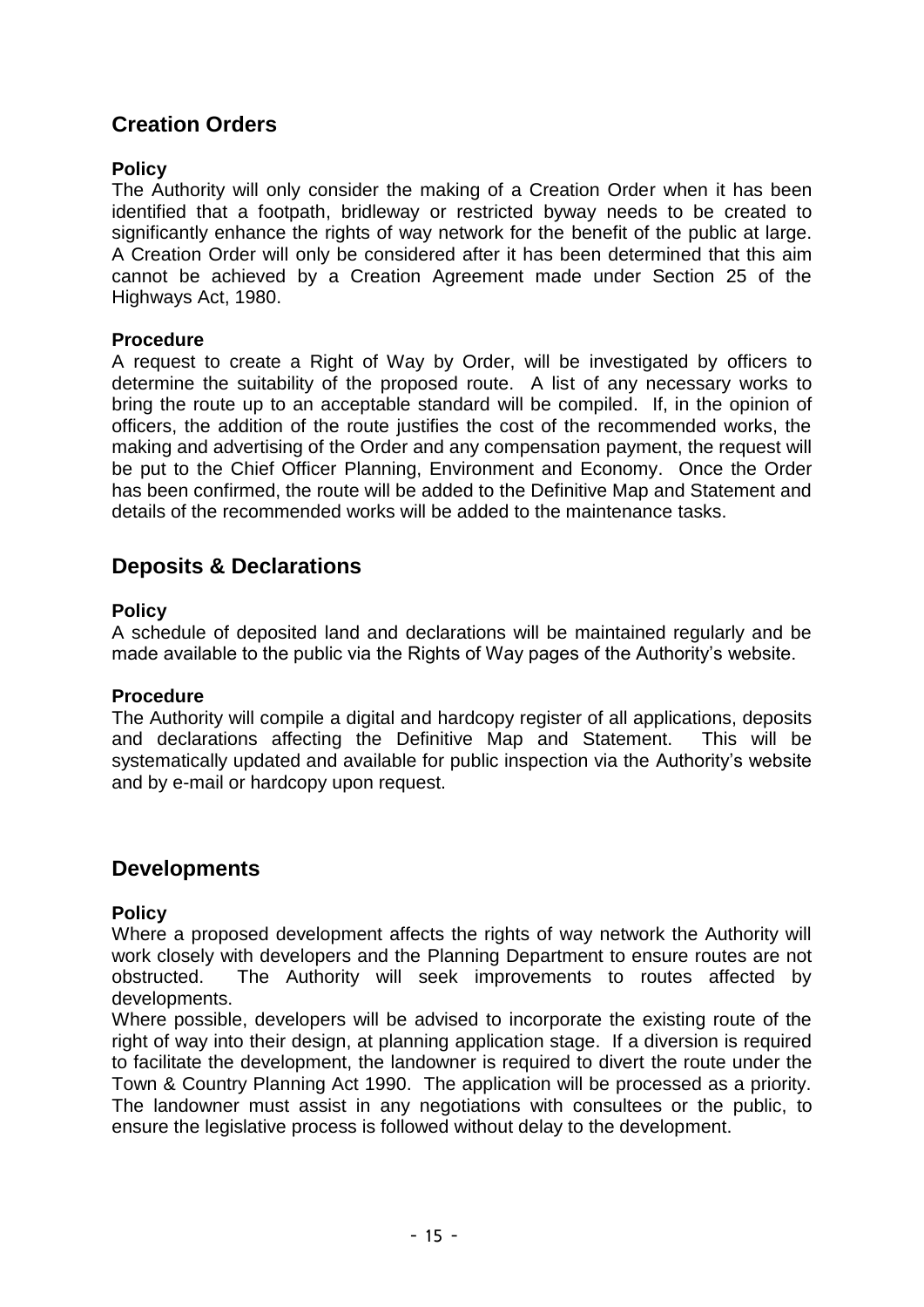# **Diversions**

#### **Policy**

 An Order to divert a right of way will be considered by the Authority. The Authority will recover the cost of the making and confirmation of the Order from the applicant.

#### **Procedure**

 Once the administration process commences, the Authority will liaise with the landowner to ensure that the legal requirements for the application are fully met. The applicant must ensure that the proposed new route is of an acceptable standard. Details of the application will be forwarded to the relevant consultees, with a response deadline of 6 weeks. The Authority will discuss any responses from the consultees with the landowner with the aim of satisfying any issues raised. The item will be put to the Access & Natural Environment Manager with a recommendation from the Access Officer. If the Access & Natural Environment Manager resolves to make the Order, Notices will be duly advertised. If there are no objections, Notices will be advertised and a Legal Event Order will be prepared. If there are objections, the matter will be referred to the Chief Officer for Planning, Environment and Economy, who will determine whether to forward the application to the Welsh Government.

# **Diverting obstructed Routes**

#### **Policy**

 when it is unreasonable to require the removal of substantial obstructions. A substantial obstruction is defined as a habitable or large agricultural building or an obstruction which, if removed, would result in severe, adverse, economic or Applications for public path orders relating to diversions will not be considered unless the existing route of the path involved is unobstructed. Exceptions will be considered environmental consequences.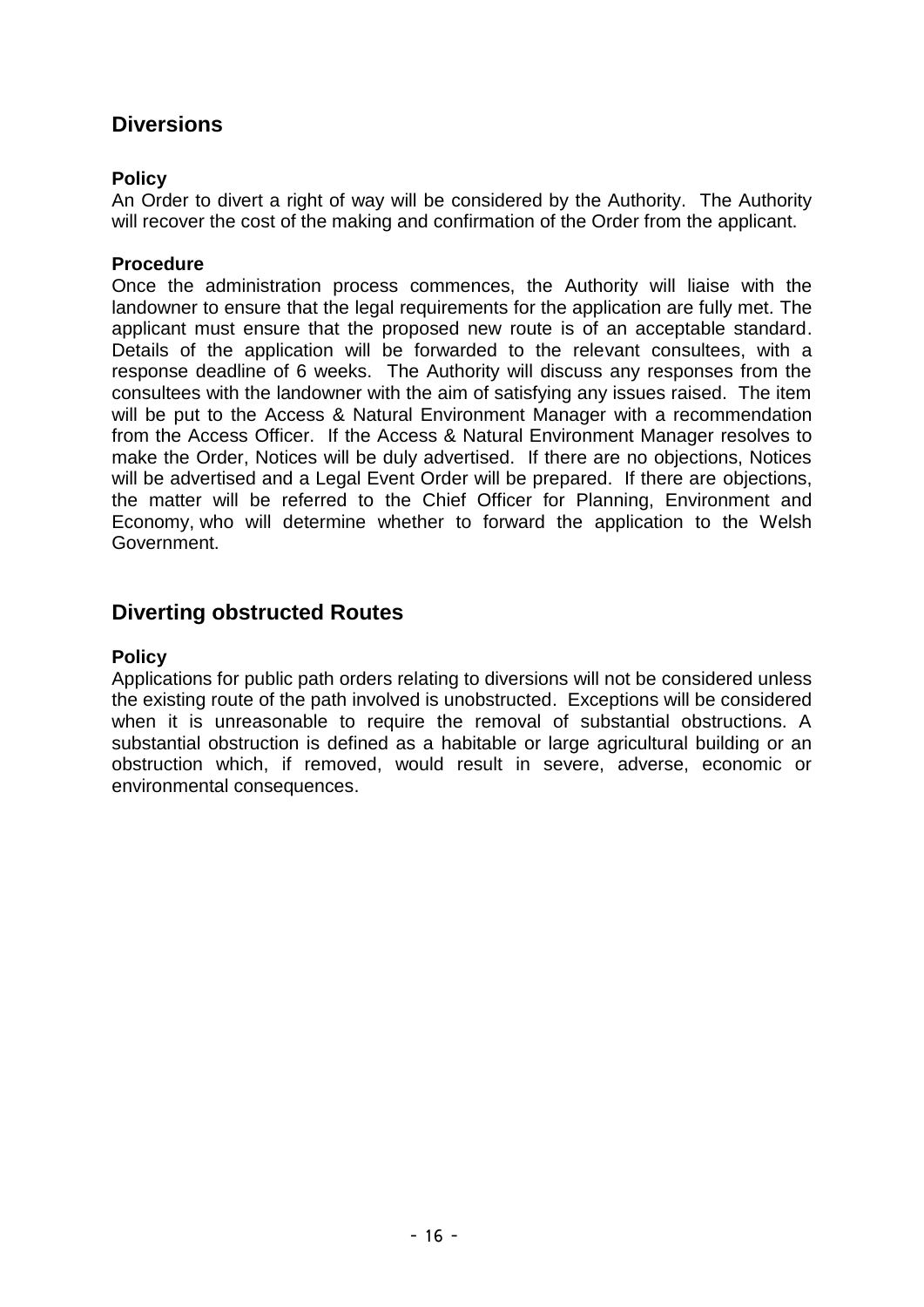# **Extinguishments**

#### **Policy**

 An Order to extinguish a right of way will be considered by the Authority. The Authority will recover the cost of the making and confirmation of the Order from the applicant.

#### **Procedure**

 Once the administration process commences, the Authority will liaise with the landowner to ensure the legal requirements for the application are fully met. Details of the application will be forwarded to the relevant consultees, with a response deadline of 6 weeks. The Authority will discuss any responses from the consultees with the landowner with the aim of satisfying any issues raised. The item will be put to the Access & Natural Environment Manager with a recommendation from the Access Officer. If the Access & Natural Environment Manager decides to make the Order, Notices will be duly advertised. If there are no objections, Notices will be advertised and a Legal Event Order will be prepared. If there are objections, the matter will be referred back to the Chief Officer for Planning, Environment and Economy, who will determine whether to forward the application to the Welsh Assembly Government.

# **Local Access Forum**

#### **Policy**

 The Authority is committed to considering the advice and developing the work of the Joint Flintshire/Wrexham Local Access Forum by encouraging an active membership, supporting the need for and publicising the role of the Forum. The Authority will recommend a change of Chair at the end of every term.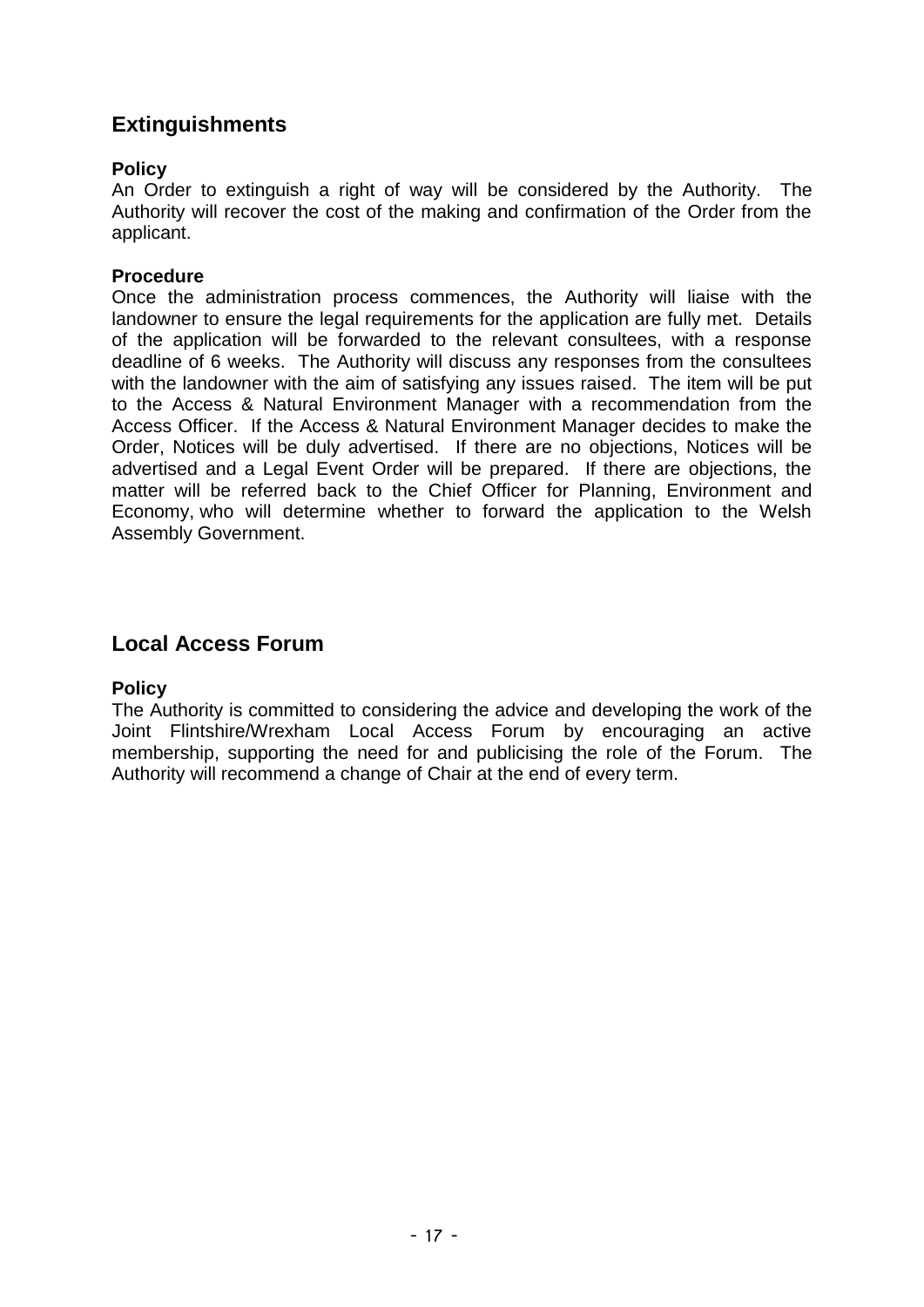# **Modification Orders (Discovery of Evidence)**

#### **Policy**

 Modification Orders which are required to be made in respect of minor matters, such as the resolution of anomalies between the Definitive Map and the Definitive the Council for approval. Statement, shall be pursued by the Access Officers without the need to refer them to

 Modifications to the Definitive Map and Statement by usage will be considered by the Council.

# **Modification Orders (User Evidence)**

#### **Policy**

 Definitive Map Modification Order applications will generally be processed chronologically by order of receipt. However, priority will be given in circumstances:

- where the public will significantly benefit
- where an order is claimed on 20 year use

 where an order is claimed on 20 year use Where a claimed route is unavailable on the ground for example due to a building or environmental issues the County Council will consider the use of concurrent public path orders to assist with the establishment of the route.

#### **Procedure**

 When an application to modify the Definitive Map and Statement is submitted under the 20 year rule, officers will investigate the evidence supplied and interview witnesses where appropriate. The Authority will seek the comments of the landowners involved before making a recommendation to the Access & Natural Environment Manager. Applications to add a right of way by usage will only be accepted where there is a clear challenge to public usage.

# **Motoring Events**

#### **Policy**

 The Authority may co-operate in the administration of sanctioned motoring events in relation to rights of way and an appropriate charge will be made.

#### **Procedure**

 Motoring event organisers will be required to provide details of the activity at least 3 months prior to it being held. The date and details of the event will be advertised on the Authority's website.

 Notices will be erected on site at any location where a right of way needs to be closed for the duration of the event.

 The event organisers are required to marshal any location where the route of the event crosses a right of way.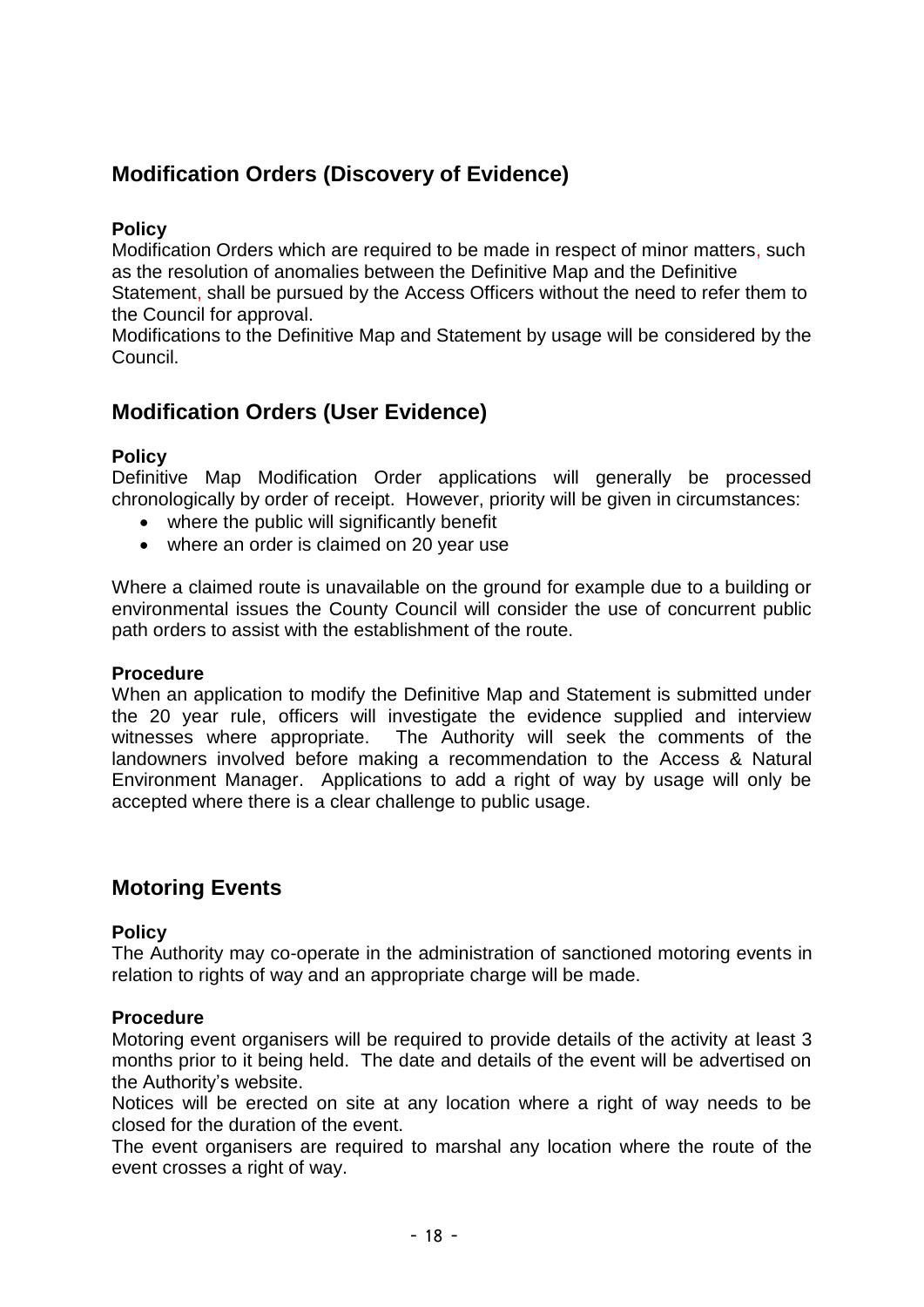# **Permissive Path Agreements**

#### **Policy**

 The Authority will enter into Permissive Path Agreements with landowners/occupiers where there is a benefit to users of the network. The maintenance liability and public liability for permissive paths rests by default with the occupier. Permissive Path Agreements may be included as supporting evidence for public path orders.

#### **Procedure**

 Where a landowner enters into a Permissive Path Agreement, the Authority will provide permissive path way markers. The route, and date of the agreement, will be recorded on the digital version of the Definitive Map. However the landowner has the right to withdraw permission for access.

# **Statement of Priorities**

#### **Policy**

 Definitive Map issues will be processed chronologically, but if a backlog exists they will be prioritised as follows:

| <b>High Priority</b>   | Town & Country Planning applications following granting of<br>planning permission                                                                            |
|------------------------|--------------------------------------------------------------------------------------------------------------------------------------------------------------|
|                        | Where there is a clear benefit to the public (e.g. crime, claimed<br>routes, erosion)                                                                        |
|                        | Where it helps to fulfil targets set out in the ROWIP                                                                                                        |
|                        | Where there would be a significant cost saving for the Authority                                                                                             |
| <b>Medium Priority</b> | An additional link, higher status or new route is dedicated which<br>has a significant impact on the network<br>Where there is slight benefit for the public |
| <b>Low Priority</b>    | Where there is only a benefit for the landowner                                                                                                              |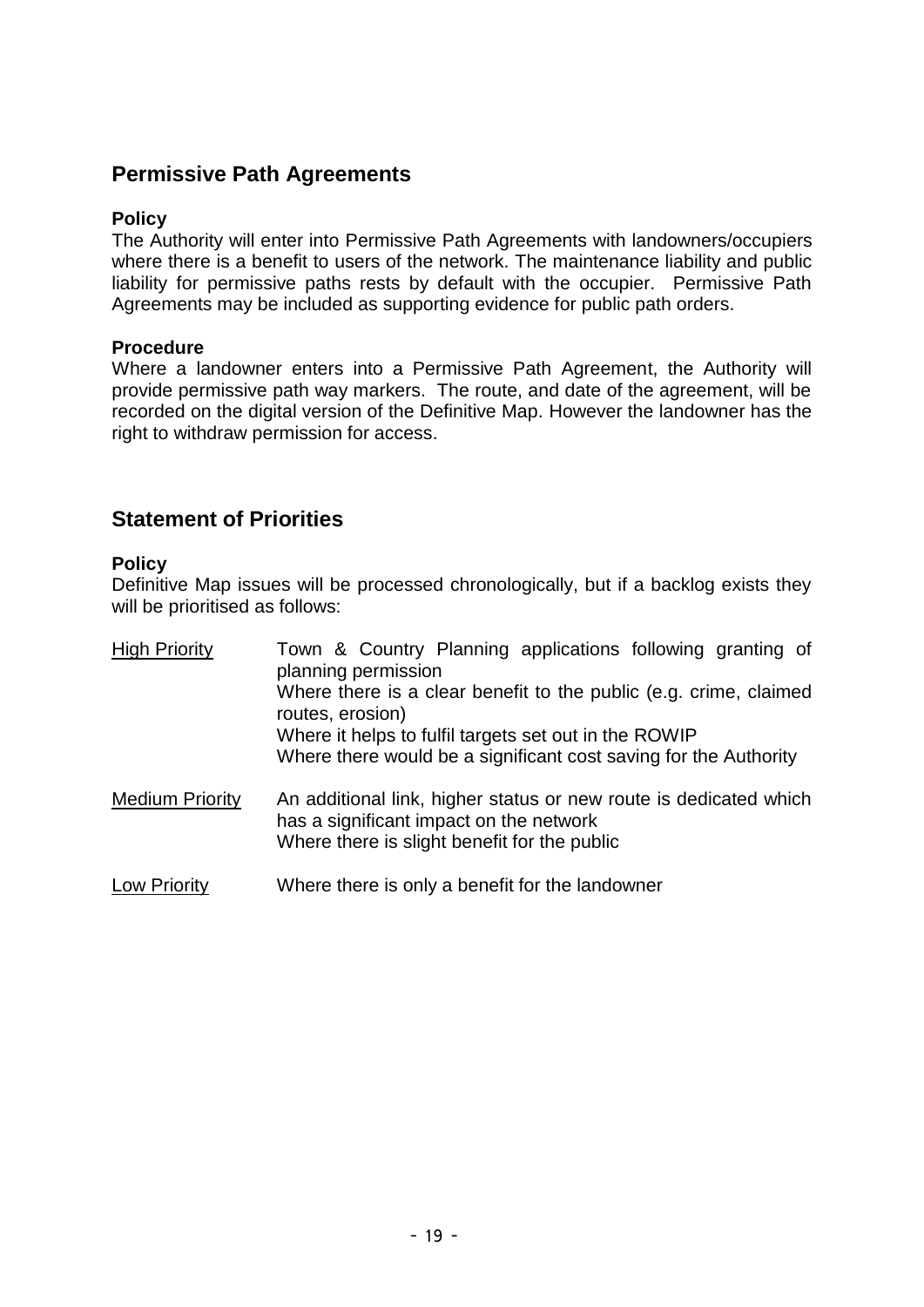# **Temporary Closures**

#### **Policy**

 Temporary Closure Orders will only be made in circumstances where they are necessary for justifiable reasons (e.g. Health and Safety). Where such orders are made, a temporary diversion will also be made, unless this is not possible. Closure times must be kept to a minimum and should not coincide with public or school  holidays unless unavoidable.

#### **Procedure**

 Applications for the temporary closure of a right of way will be processed if adequate notice is given and there is no alternative temporary diversion.

 An Access Officer will inspect the site prior to the closure to record the current condition of the route. On completion of the works, the Access Officer will re-inspect the route to ensure it has been reinstated to a satisfactory condition.

 Applicants are required to adequately secure the site during the closure period and erect bilingual 'footpath closed' signs at each end of the affected closure.

 The Authority will erect Legal notices at each end of the closure and will periodically inspect and replace them as required.

The applicant will be required to cover all reasonable costs incurred.

# **Widths**

#### **Policy**

 Where there is no defined width recorded in the Definitive Statement, the Authority recommends that there shall be a minimum width of 2 metres for footpaths and 4 metres for Bridleways, Restricted Byways and Byways. This is to be the minimum acceptable width for routes which are created by Public Path Orders or dedications. Widths of new or amended routes will be recorded on the Definitive Statement.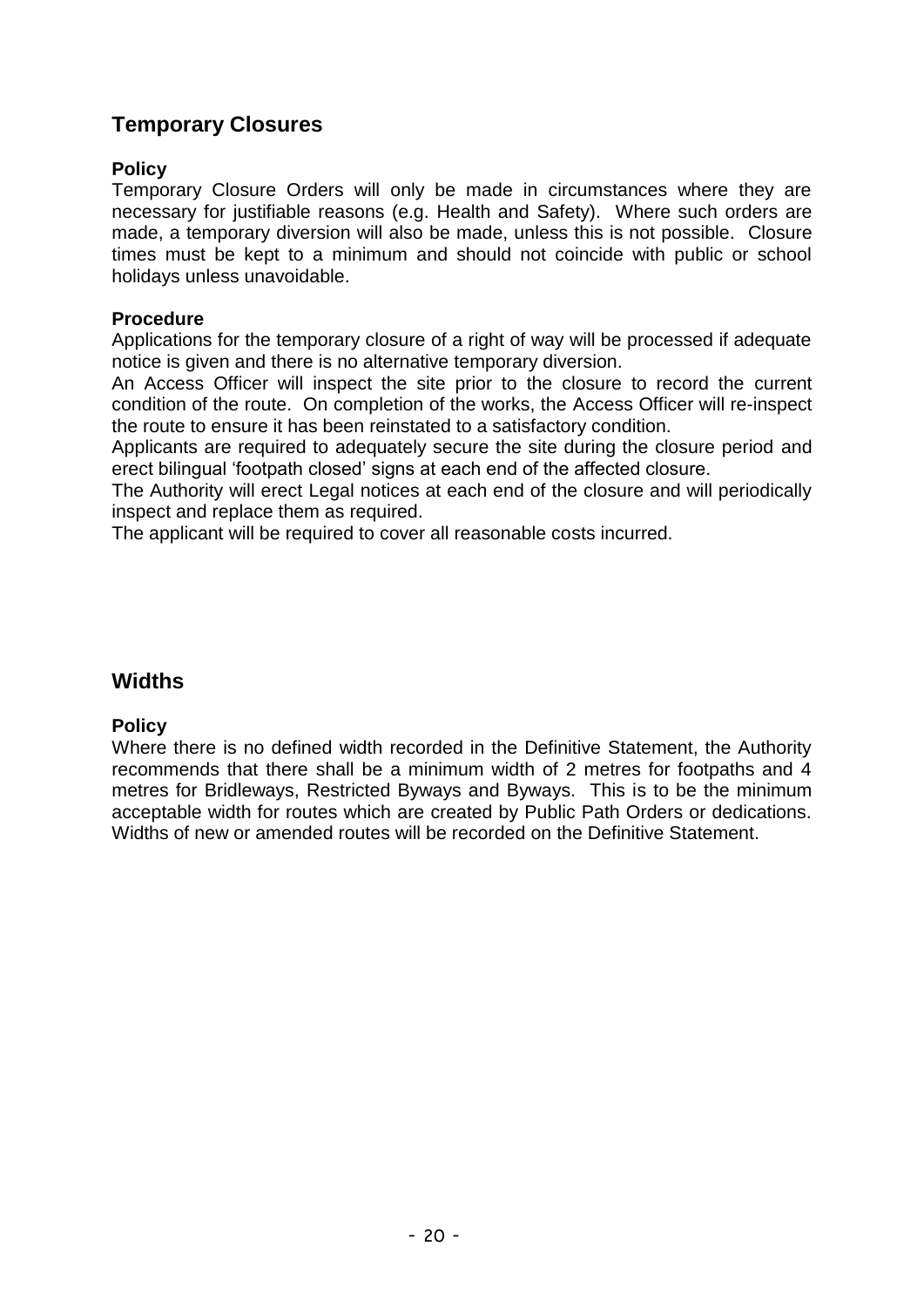# **ENFORCEMENT ISSUES**

#### **Introduction**

 Under Section 130 of the Highways Act 1980 Flintshire County Council, as Highway Authority, has a duty to assert and protect the public right to use the highways in its administrative area, and this includes public rights of way. In particular, it has a duty to ensure that public rights of way are not obstructed by the wilful action of landowners or other parties, and there are a number of powers which it can use to secure the removal of obstructions if negotiation fails to resolve the problem.

 Flintshire County Council has always regarded the removal of obstructions as a very important statutory duty, and this commitment has been reinforced by amendments to the Highways Act brought in by the CROW Act 2000. Any person may now serve a notice on the Highway Authority to require the removal of some of the more common obstructions, and if the Authority fails to comply with the notice, that person can refer the matter to the Magistrates Court. The Court has the power to order the Authority to remove the obstruction within a reasonable period of time which can be specified in the order.

 Obstructions on public rights of way vary greatly in scale and nature, and actions taken by the Authority to open up the paths have to be appropriate to the circumstances in each case. Physical obstructions may take many forms and include broken stiles, fences, encroaching vegetation, warning notices and sometimes buildings.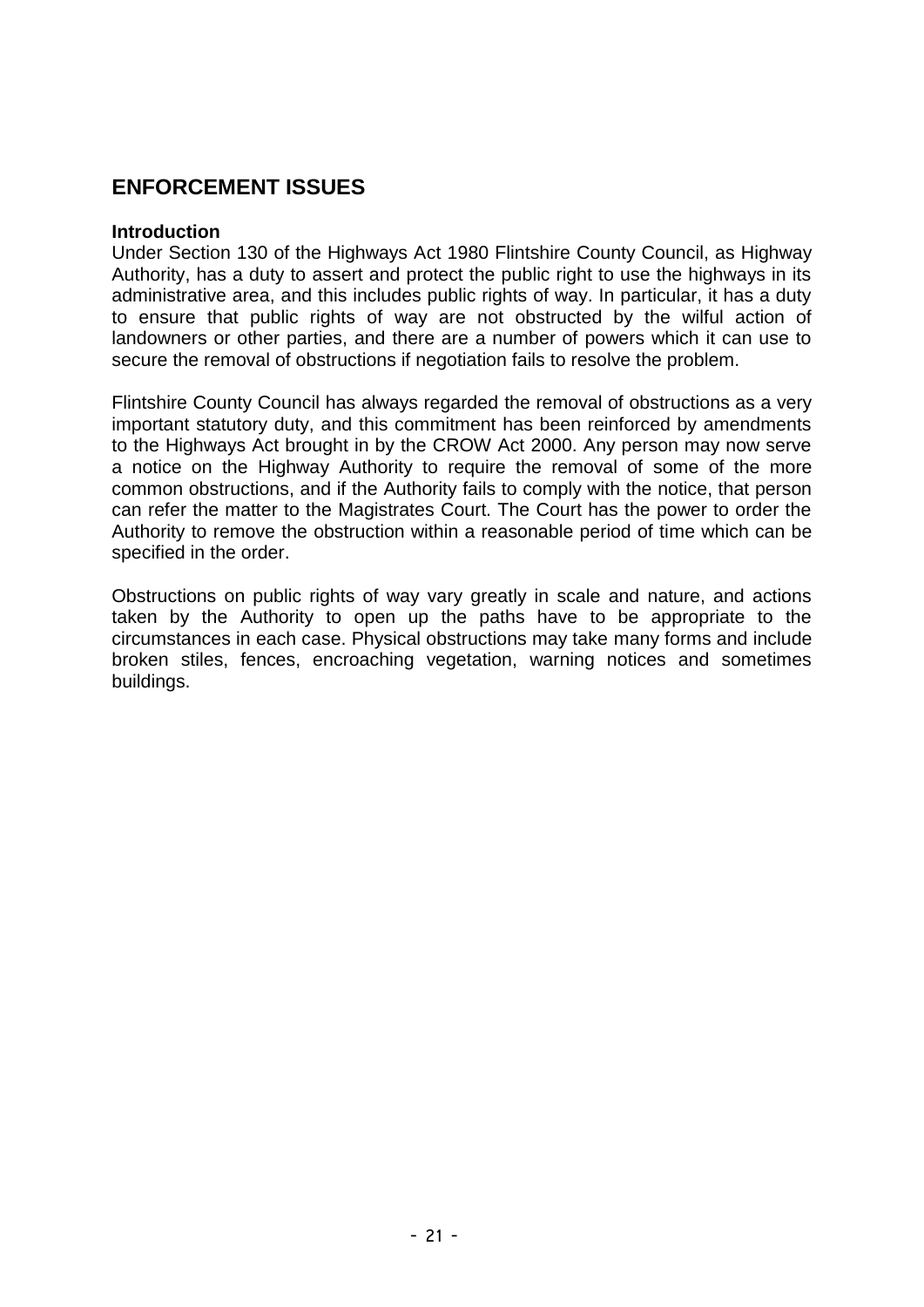#### **Policy**

 Complaints in relation to a dog impeding the free use of a public right of way by behaving in a threatening manner and frightening users is classed as a public nuisance under common law. It may also be an offence under section 137 of the Highways Act 1980 because it constitutes an obstruction to the highway.

#### **Procedure**

 Flintshire County Council will visit the location of the complaint to gather any suitable evidence and then inform the police of any reported incidents of dog attacks against users of a public right of way. The Police will issue an Incident Number and an Investigating Officer will be assigned to the report, this will be noted and the Authority will then liaise with the Police. The details of the incident will be retained by the Authority for future reference. It should be noted that Authorities may also consider the powers available to them under the Anti-social Behaviour, Crime and **Aggressive Dogs**<br> **Policy**<br>
Complaints in relation<br>
behaving in a threate<br>
muisance under comm<br>
Highways Act 1980 be<br> **Procedure**<br>
Flintshire County Courevidence and then inferences<br>
Investigating Officer<br>
Authority will Policing Act 2014 in relation to irresponsible dog ownership.

 The Authority's Dog Warden will be informed of any incident regarding intimidating dogs and dog attacks.

# **Agricultural/environmental Schemes**

#### **Policy**

 The Authority will share information with the Welsh Government on request on issues relating to cross compliance and rights of way to ensure that land managers meet the requirements of the agricultural and environmental schemes.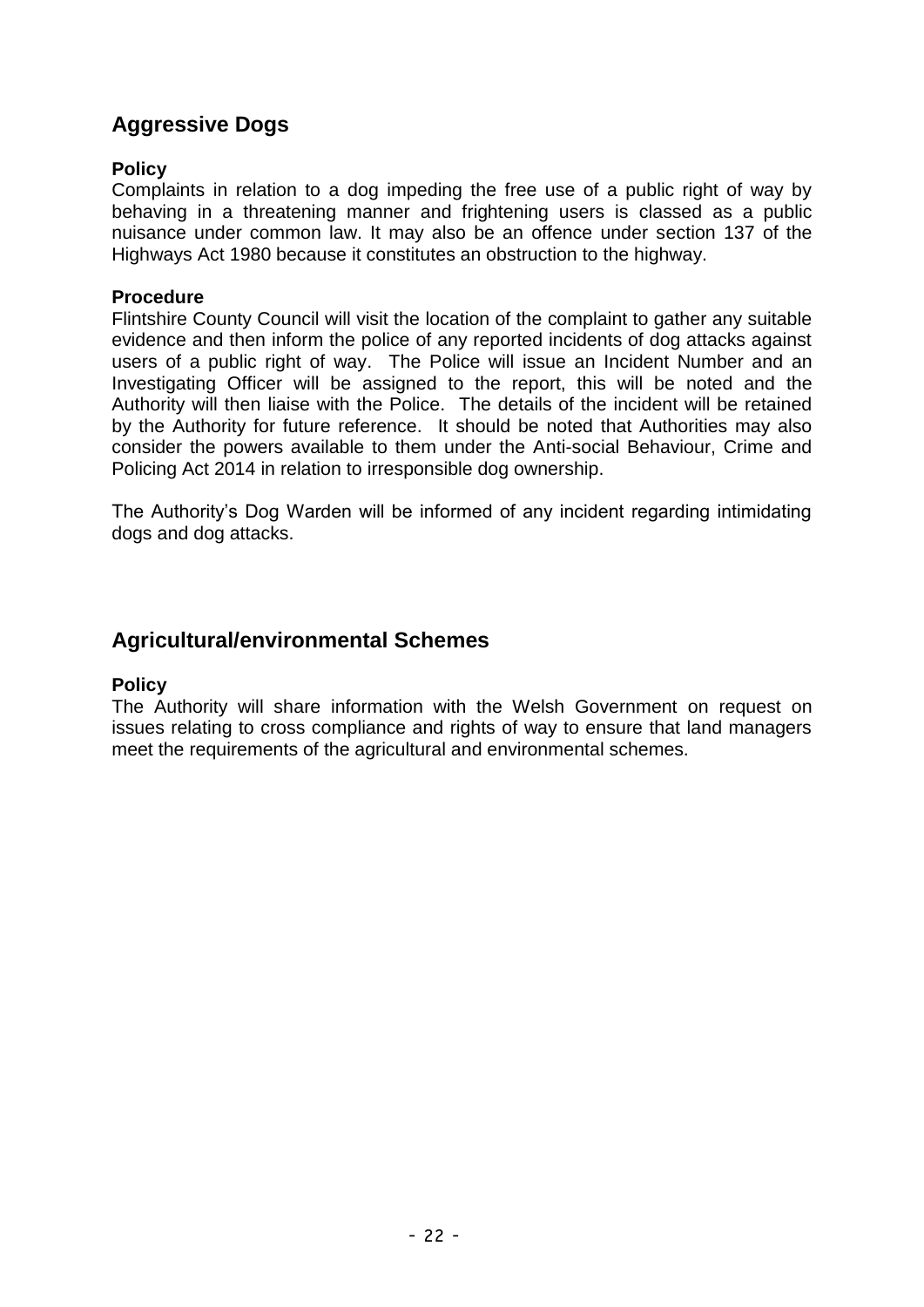# **Barbed Wire Policy**

 Flintshire County Council, as Highway Authority, has the power to require the removal of barbed wire adjacent the highway if it causes a danger or nuisance to users.

#### **Procedure**

 Under Section 164 of the Highways Act 1980 Flintshire County Council may serve notice in writing upon the occupier of land adjoining a highway where barbed wire is likely to injure persons or animals lawfully using the highway. Such a notice should require the occupier to abate the nuisance caused by the barbed wire within a stated time (between one and six months from the date of the notice). If the owner / whatever is necessary to remove the nuisance and recover all expenses incurred in doing so. occupier fails to comply with the order within a reasonable time, the Authority may do

# **Bulls, including Cattle**

#### **Policy**

 Complaints regarding bulls in a field crossed by a right of way will be investigated within one working day of receipt. Legislation states that it is an offence under section 59 of the Wildlife and Countryside Act 1981 for an occupier to permit a bull to be at large in a field or enclosure crossed by a public right of way except where:

- The bull does not exceed the age of 10 months; or
- The bull is not a recognised dairy breed and is accompanied by cows or heifers.

#### **Procedure**

 Officers will gather evidence from site and make all reasonable effort to locate the landowner. If the landowner is known, they will be informed of Health and Safety requirements and requested to remove of the bull immediately.

 A repeated offence by the owner will result in the information being passed to the Health and Safety Executive without prior communication.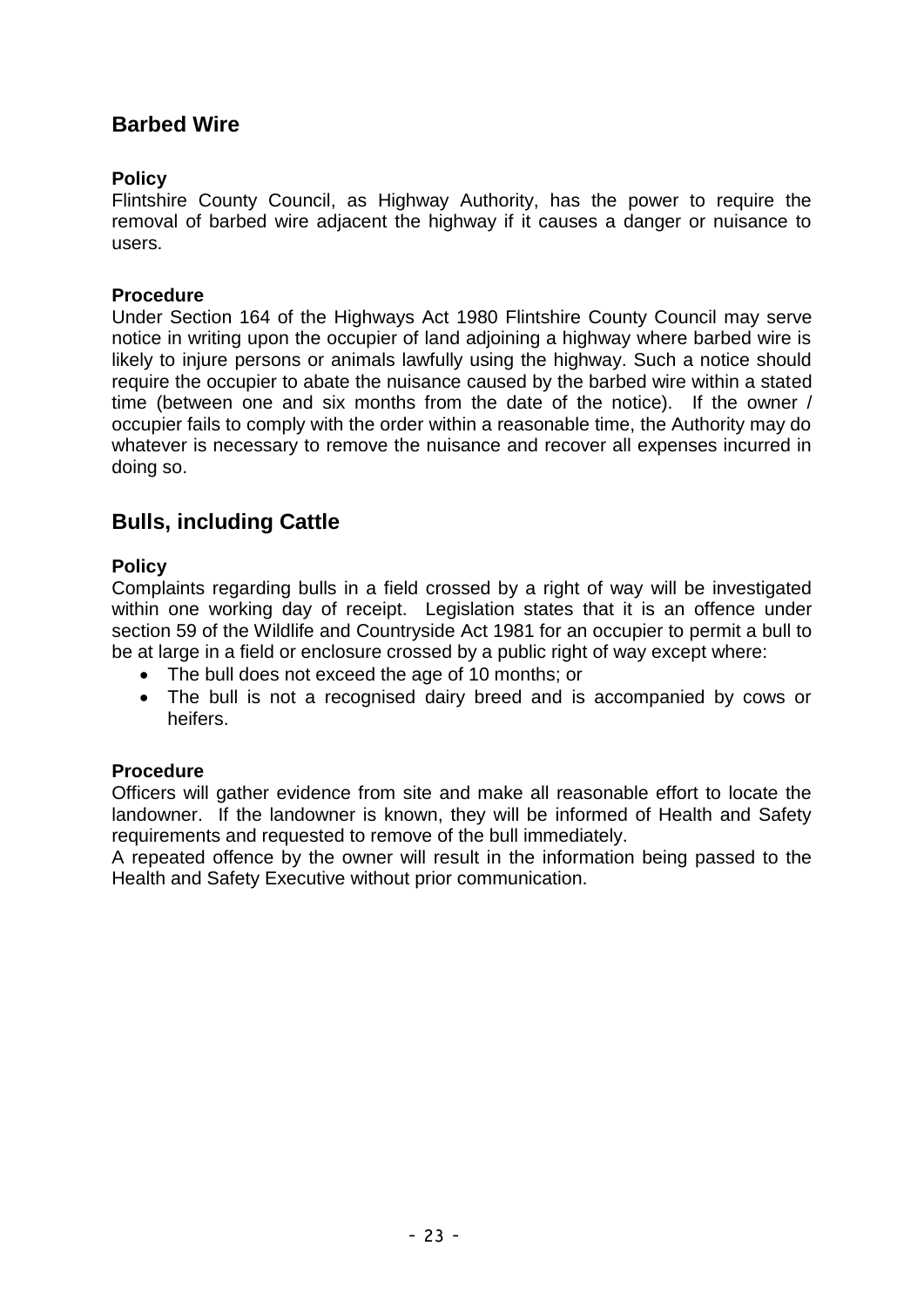# **Cattle grids**

#### **Policy**

 The Authority will serve a notice on a landowner where a cattle grid impedes a bridleway. Where a footpath crosses a cattle grid the Authority will liaise with the landowner in order to install an appropriate alternative crossing.

#### **Procedure**

 When a bridleway is obstructed by a cattle grid, the Authority will request a suitable bypass gate is provided. If, after no more than 2 months, the landowner fails to install a suitable means of crossing the boundary, the Authority will serve a notice on the landowner requiring action to be taken within a specified timescale. Should the cattle grid remain in place without alternative means of crossing, the Authority will employ contractors to fill in the surface of the bridleway and recharge all costs to the landowner.

# **Dangerous Land adjoining the Highway**

#### **Policy**

 From time to time the Authority encounters unfenced dangers on adjoining land which present hazards to path users. The Authority has a duty to protect path users from such dangers and will in the first instance enter into dialogue with the owner of the adjacent land to urge him or her to remove or adequately fence the danger. The Authority can require the owner of the dangerous land to carry out the necessary works by service of notices. If the owner does not comply with the notice the Authority may carry out the work and recover the costs from the owner.

#### **Procedure**

 Where the safety of the public is threatened by dangerous land adjoining the highway, the Authority will contact the landowner, if known, and recommend suitable remedies. If, after no more than 3 months, the landowner fails to act upon this advice, the Authority will serve a notice on the landowner requiring action to be taken within a specified timescale. Should the situation remain, the Authority will employ contractors to make the highway safe for the public and recharge all costs to the landowner.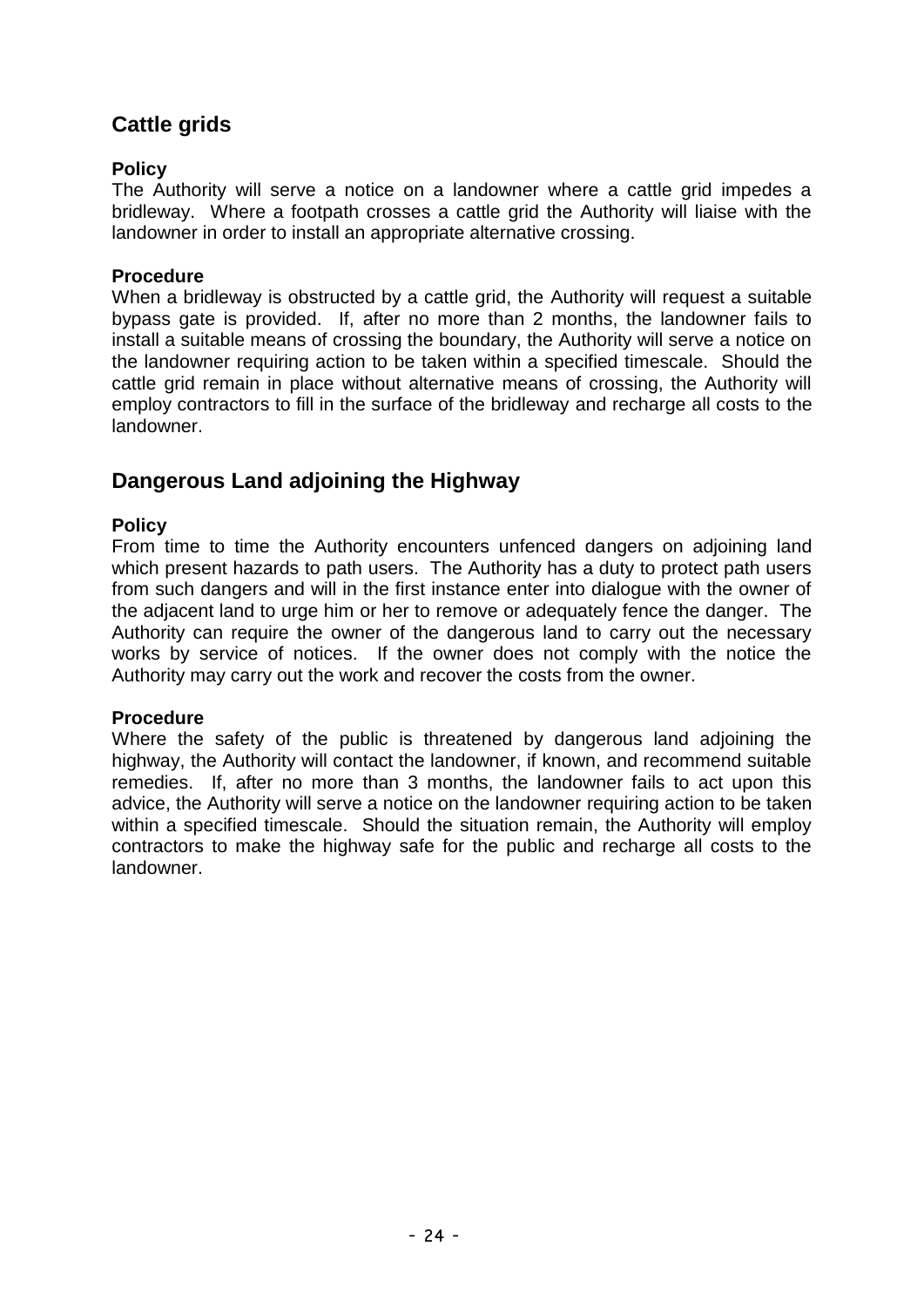# **Dangerous Trees**

#### **Policy**

 Flintshire County Council, as Highway Authority, has the power to require the removal of a dangerous tree, hedge or shrub adjacent the highway if it causes a danger or nuisance to users.

#### **Procedure**

 Under Section 154(2) of the Highways Act 1980, Flintshire County Council may serve notice on a landowner or occupier to remove any hedge, tree or shrub which is dead, diseased, damaged or insecurely rooted that is likely to cause damage to the highway by virtue of its condition. If the landowner or occupier does not comply, the Authority may carry out the work itself and recover from them the cost of doing so.

#### **Electric Fences**

#### **Policy**

 Electric fences across a highway should be appropriately signed with appropriate means of crossing, or an insulated handle to assist passage.

#### **Procedure**

 Landowners will be advised of the options available to allow free passage. If no action is taken by the landowner within a specified period (no longer than 2 weeks) the Authority will serve a notice on the landowner requiring appropriate action to be taken within a specified timescale. If the issue is not resolved after the specified period, the Authority will undertake the required works and recharge all appropriate costs to the landowner.

#### **Encroachment**

#### **Policy**

 The Authority will inspect and enforce encroachment issues according to the severity of the inconvenience to the user. This policy covers things deposited on the highway and overhanging vegetation.

#### **Procedure**

 When the Authority receives a complaint about encroachment of a path an inspection will be carried out to determine the severity of the case. If the encroachment is slight, Officers will inform the landowner of the complaint and monitor the situation to ensure it does not worsen.

 If the encroachment is deemed by officers to hinder the public use of the route, the landowner will be advised of the complaint and asked to resolve the situation. If, after no more than 1 month, the path remains inconvenient, the Authority will serve a notice on the landowner requiring appropriate action to be taken within a specified timescale. If the issue is not resolved after the specified period, the Authority will undertake the required works and recharge all appropriate costs to the landowner.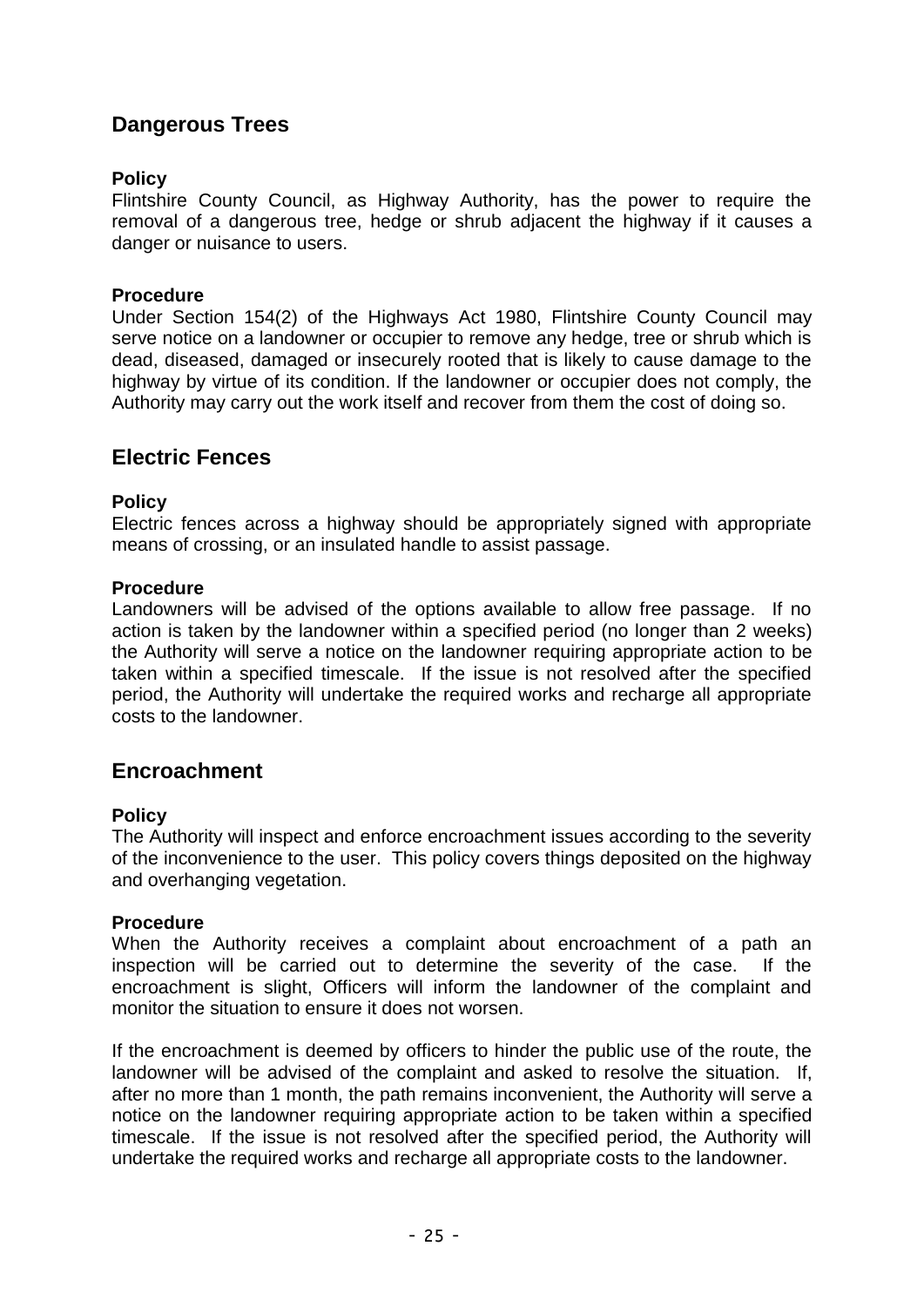# **Enforcement Complaints**

#### **Policy**

 In order for there to be an auditable trail in respect of each alleged obstruction, only written complaints / requests will be considered. These may be in the form of letters or emails. Only in emergency situations will verbal complaints / requests be considered*.* 

# **Fences**

#### **Policy**

 When a landowner wishes to erect a fence across a right of way it is their responsibility to apply for authorisation for a gate or stile. Once permission has been granted the landowner must, at their own expense, install the structure to an acceptable standard.

#### **Procedure**

 If the Authority has evidence to suggest the obstruction has been in place during the 2010 condition survey, the Authority will provide materials for a new gate or stile. The landowner must collect the materials from stock and install within a specified period, being no longer than 1 month.

 If the landowner fails to collect or install the stile/gate, the Authority will serve the appropriate notice requiring appropriate action to be taken within a specified timescale. If the fence remains impassable after the specified period, the Authority will undertake the works and recharge all reasonable costs to the landowner.

If the Authority does not have evidence to suggest the obstruction has been in place during the 2010 condition survey, the Authority will contact the landowner and request an appropriate crossing is installed within a specified period (being no longer than 1 month). If the issue is not resolved within this period, the Authority will serve the appropriate notice requiring appropriate action to be taken within a specified timescale. If the fence remains impassable after the specified period, the Authority will undertake the works and recharge all reasonable costs to the landowner.

#### **The Authority reserves the right to remove a sufficient section of the obstruction to allow free passage without prior consultation.**

#### **Firearms**

#### **Policy**

 The Authority will inform the police of any reported incidents involving firearms on or across public rights of way.

#### **Procedure**

 If any firearms issues are reported the Authority will advise the complainant to inform the police. Once an Incident Number and Investigating Officer have been assigned The Authority will visit the location of the complaint to gather any suitable evidence. to the report, this should be given to the Authority who will then liaise with the Police. The details of the incident will be retained by the Authority for future reference.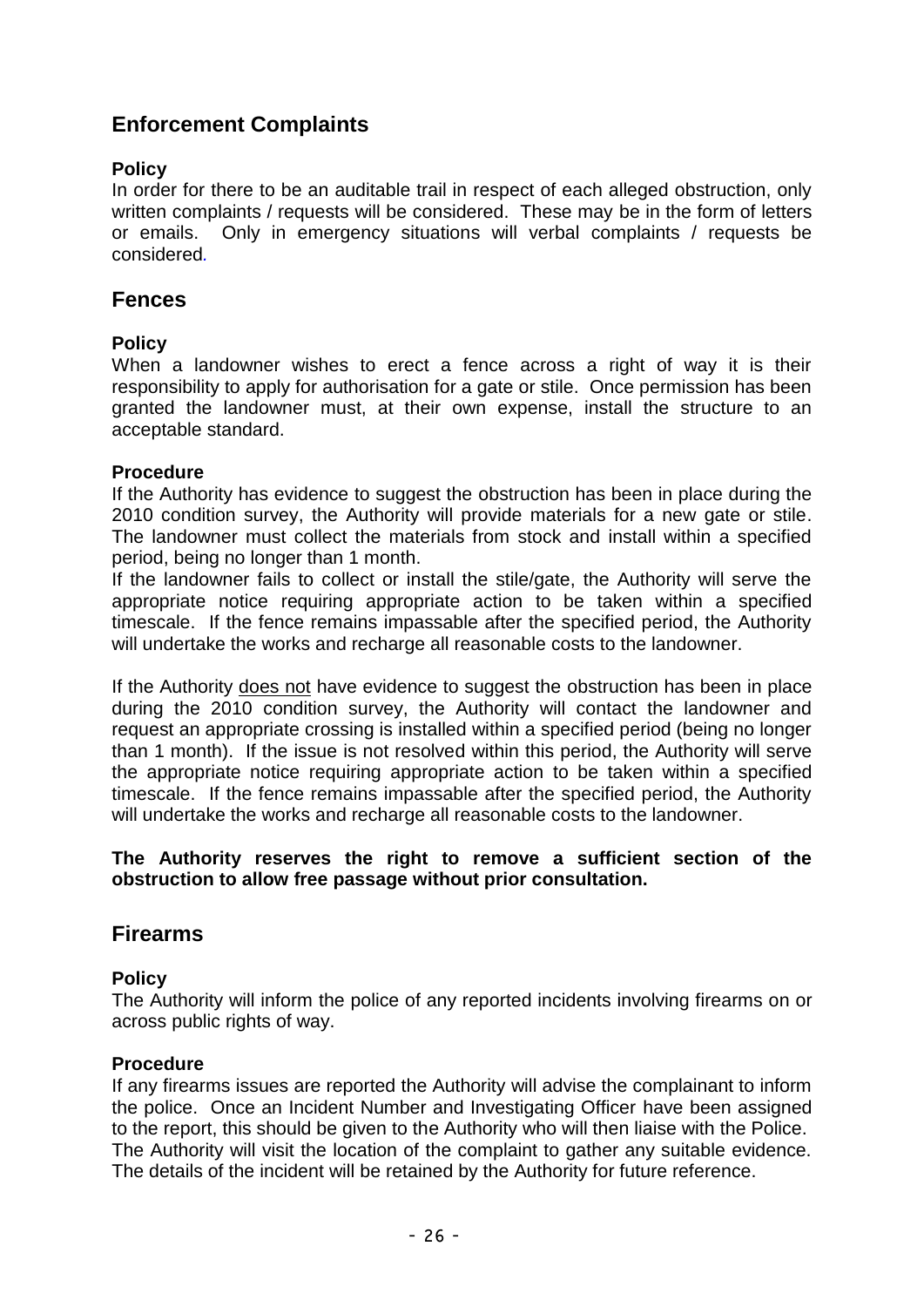# **Illegal Diversions**

#### **Policy**

 If a route has been diverted without the due legal process being followed, the Authority will, if appropriate to the circumstances, give the landowner the option to apply for a Public Path Diversion Order (at their expense) or to enter into a Permissive Path Agreement.

#### **Procedure**

 When a landowner alters the route of a public right of way without legal permission, the Authority will request that route (as shown on the Definitive Map) is re-opened. Advice will be provided on alternative routes, by Order (at the landowners cost) or by Agreement. If, after no more than 6 months, the landowner has failed to resolve the issue, or is not in the process of diverting the route, the Authority will serve a notice on the landowner requiring the original route to be re-opened within a specified timescale. If the route remains obstructed after the specified period, the Authority will reinstate the original route and recharge all costs to the landowner.

 Failure to resolve the matter to the satisfaction of the Access Officer, will result in the Authority taking enforcement action against the landowner to ensure the public right of way is re-opened.

# **Intimidation**

#### **Policy**

 Complaints of intimidation will be investigated and the information collated will be given to the Police. Repeated incidents may result in legal action.

#### **Procedure**

 Intimidating behaviour is also used to deter path users, instances where a landowner (or occupier) challenges a member of the public by shouting or ejecting them from land, effectively deterring or preventing them from using the public right of way, the Authority could be requested to fulfil their duty under section 130 of the Highways Act 1980 to assert and protect the rights of the public to use and enjoy public rights of way. Should this challenging conduct continue, it could be dealt with as an obstruction under section 137.

 Authorities should consult their local Police Authority to assist in resolving the issue. However whenever a path is obstructed, the Authority will in the first instance attempt to negotiate with the person responsible, and will only resort to the use of legal powers if this approach fails. Experience has shown that this approach is likely Where it appears that a public order offence has occurred, or could occur, to produce the quickest and most cost effective results.

 If a landowner/ occupier commits a further rights of way offence within a three-year period of being contacted by the Rights of Way Team about any rights of way offence on their land, notice may be served without further communication or more serious enforcement action taken.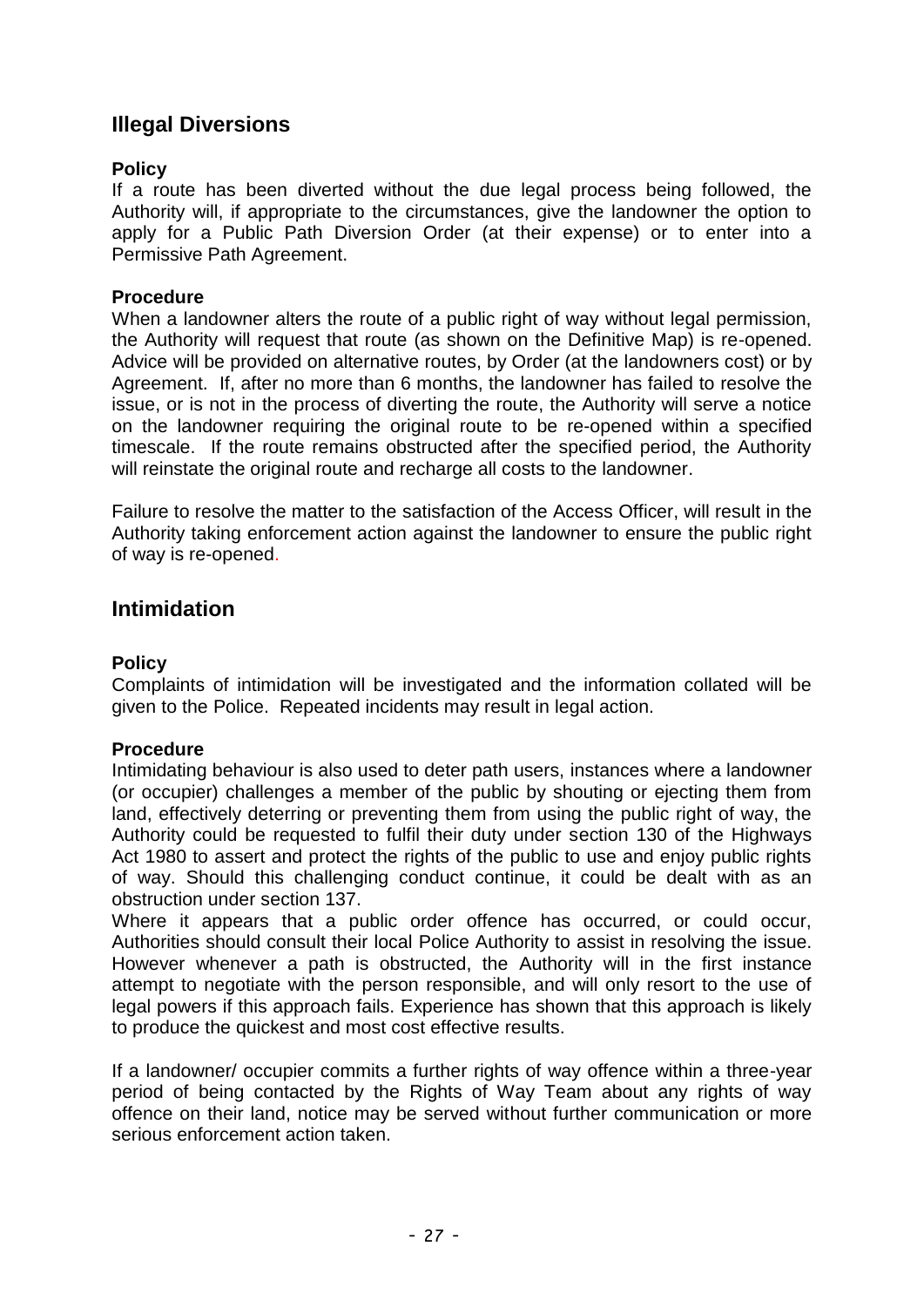## **Landowners**

 The Authority will make all reasonable attempts to locate the landowner to inform them of the complaint, their obligations, and possible outcome if legal action is pursued.

 Town and Community Council These may include: Land Registry search Electoral Register Planning/Tir Gofal Applications Notices posted on site

 In the event that, following all reasonable attempts, the landowner cannot be identified or located, the Authority will consider appropriate action.

# **Locked/Tied Gates**

#### **Policy**

 The Authority will serve a notice when a locked gate impedes access to the public. Tied gates which are not easily undone are obstructions will be resolved in the same However, in some cases, the Authority may remove the lock without prior warning. manner as a locked gate.

#### **Procedure**

 When a report of a locked gate is received the Authority will make all reasonable effort to locate the offending landowner. If the landowner cannot be determined, a notice will be attached to the gate requesting the removal of the lock. If the gate remains locked after the specified period, no longer than 2 weeks, the Authority will remove the lock.

remove the lock.<br>When a landowner is identified, the Authority will request that either the lock is removed, or an alternative boundary crossing is provided. If, after no more than 1 month, the landowner has failed to remove the lock, or request authorisation for a stile or gate, the Authority will serve a notice on the landowner requiring appropriate action to be taken within a specified timescale. If the gate remains locked after the specified period, the Authority will remove the lock.

 The Authority will remove the lock without any notice period on the reoccurrence of the offence. If the landowner continues to impede access to the public, the Authority will seek an injunction.

 A complaint about a gate which is not deemed to be easily undone by officers will be resolved by the above procedure.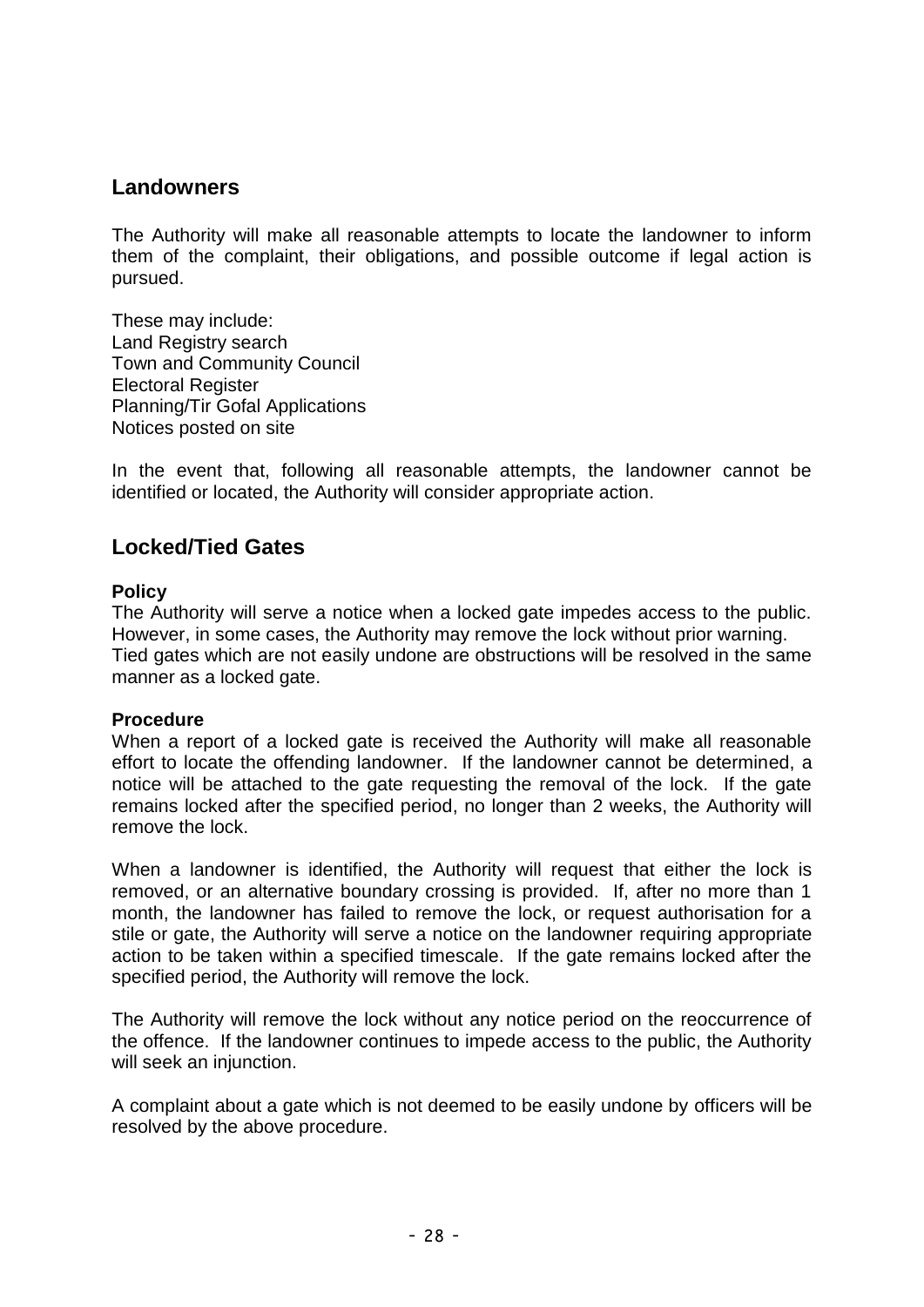# **Misleading Signs/Notices**

#### **Policy**

 Any notice or sign placed on a public right of way containing false or misleading information that is likely to deter people from using a public right of way is an offence under the Highways Act 1980. The Authority has the power and will generally remove misleading signs erected on a public right of way.

#### **Procedure**

 Officers will seek advice from the Authority's Legal Department to ascertain the legality of the sign/notice.

 If the sign/notice is believed to be misleading in any way, the Authority will contact the landowner and request its removal. If, after no more than 1 month, the landowner has failed to remove the sign/notice, the Authority will serve a notice on the landowner requiring appropriate action to be taken within a specified timescale. If the sign/notice remains in place after the specified period, it will be removed by the Authority and any incurred costs will be recovered accordingly.

# **Obstructions**

#### **Policy**

 The law requires the Highway Authority to ensure that the highway is clear of all unlawful obstructions and encroachments. In many cases a problem can be resolved with a simple request to the landowner to remove the obstruction. However, where co-operation is not forthcoming the Authority has a wide range of powers to secure the removal of the obstruction, and recover any costs incurred in doing so. The Authority may also prosecute in instances of non-compliance.

Examples of obstructions and nuisances are:

- materials deposited on the highway;
- **projections from buildings:**
- overhanging vegetation;
- restriction by the planting of trees;
- soil being washed onto the path;
- water discharging onto the path;
- barbed wire:
- electric and other fences;
- structures:
- cattle grids.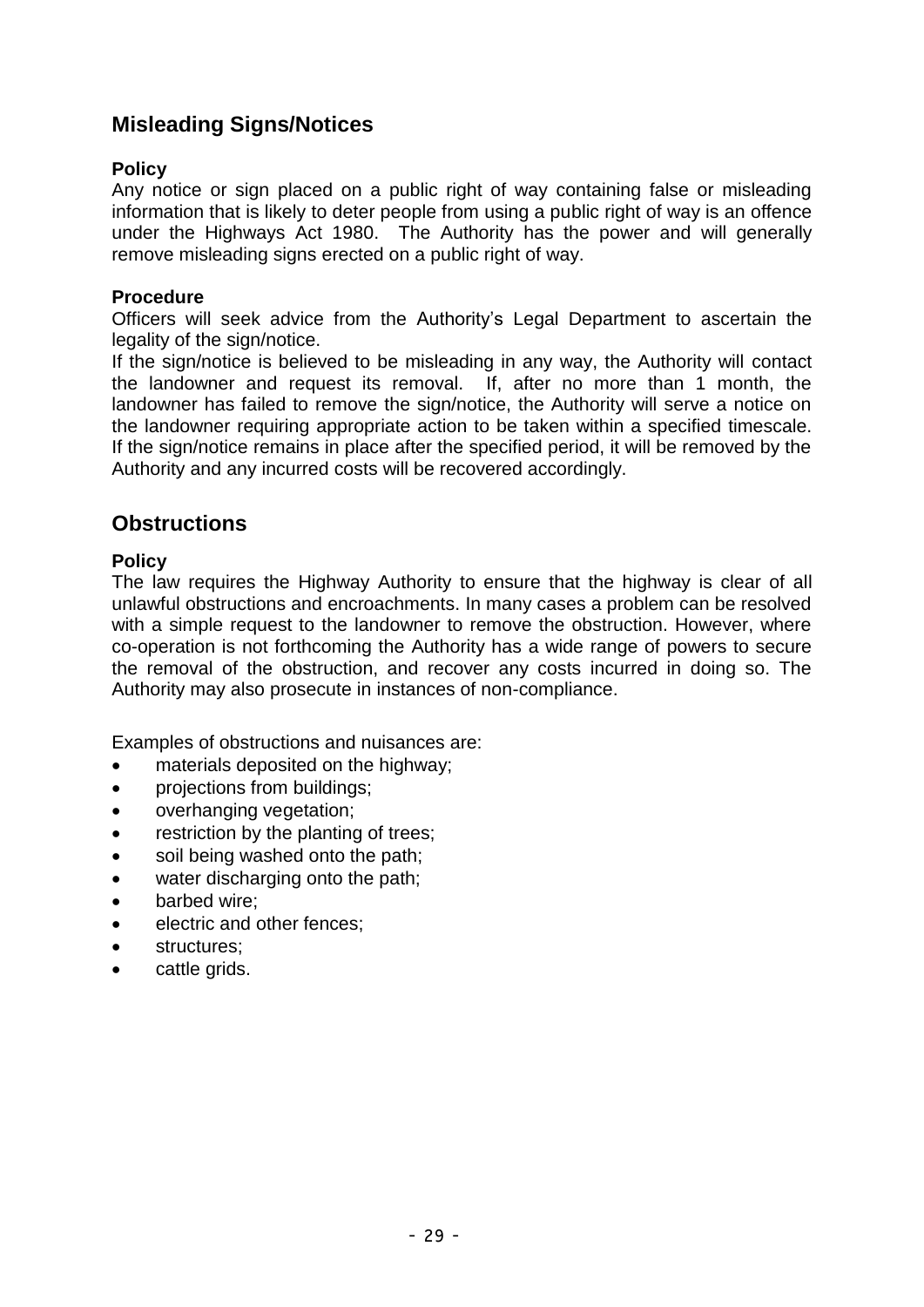#### **Policy**

 If a right of way has been ploughed or planted the Authority will seek to resolve the matter in accordance with the timescales set out in the Highways Act 1980.

 Where the occupier of land has ploughed or otherwise disturbed the surface of a so as to make it reasonably convenient for the public to use. The line of the path must also be made apparent on the ground in doing so. footpath or bridleway, the path must be reinstated to not less than its minimum width,

#### **Procedure**

 When a surface offence comes to the attention of the Highway Authority, the Authority will advise the landowner that whilst occupiers of land are permitted under section 134 of the Highways Act 1980 to plough footpaths and bridleways that run across arable land. Byways open to all traffic and restricted byways may not be ploughed, nor may footpaths and bridleways that run along the edges of a field or enclosure (headland paths). The right to plough or otherwise disturb the surface of a path that crosses arable land is subject to the path being reinstated for public use. Furthermore, the right only extends to circumstances where "it is not reasonably convenient in ploughing, or otherwise disturbing the surface of, the land to avoid **Ploughing/Cropping**<br> **Policy**<br>
If a right of way has been<br>
matter in accordance with<br>
Where the occupier of la<br>
footpath or bridleway, the<br>
so as to make it reasona<br>
must also be made appare<br> **Procedure**<br>
When a surface o disturbing the surface of the path or way"

 If, after no more than 14 days the route has not been reinstated, the Authority will serve a notice on the landowner requiring appropriate action to be taken within a specified timescale. Failure to act upon the notice will result in the Authority employing contractors to carry out the necessary works. All appropriate costs will be recharged to the landowner.

 If the width of the right of way is unrecorded, Schedule 12A of the Highways Act 1980 makes provision for the "minimum width" for reinstatement by the occupier, which varies depending on the circumstances (see below). If the occupier fails to reinstate to the minimum standard and the Authority undertakes the work itself, a maximum width for the reinstated surface is also set by Schedule 12A. These minimum and maximum widths are:

**For cross-field paths:** 

- o Footpath: minimum width 1 metre and maximum width 1.8 metres.
- o Bridleway: minimum width 2 metres and maximum width 3 metres.
- **For field-edge (headland) paths:**
- o Footpath: minimum width 1.5 metres; maximum width 1.8 metres.
- o Bridleway: width must be 3 metres.
- **For other highways:**
- o Byways, Restricted Byways and others: minimum width 3 metres; maximum width 5 metres.

 The minimum width is the absolute minimum acceptable for path users. For crops such as oil seed rape, which are prone to collapse across a cleared way as they reach maturity, it will be necessary to clear the plants to a greater width than the minimum to ensure convenient passage. These minimum widths only apply in relation to the reinstatement of a public right of way following ploughing or disturbance and are not general widths to be applied in other circumstances.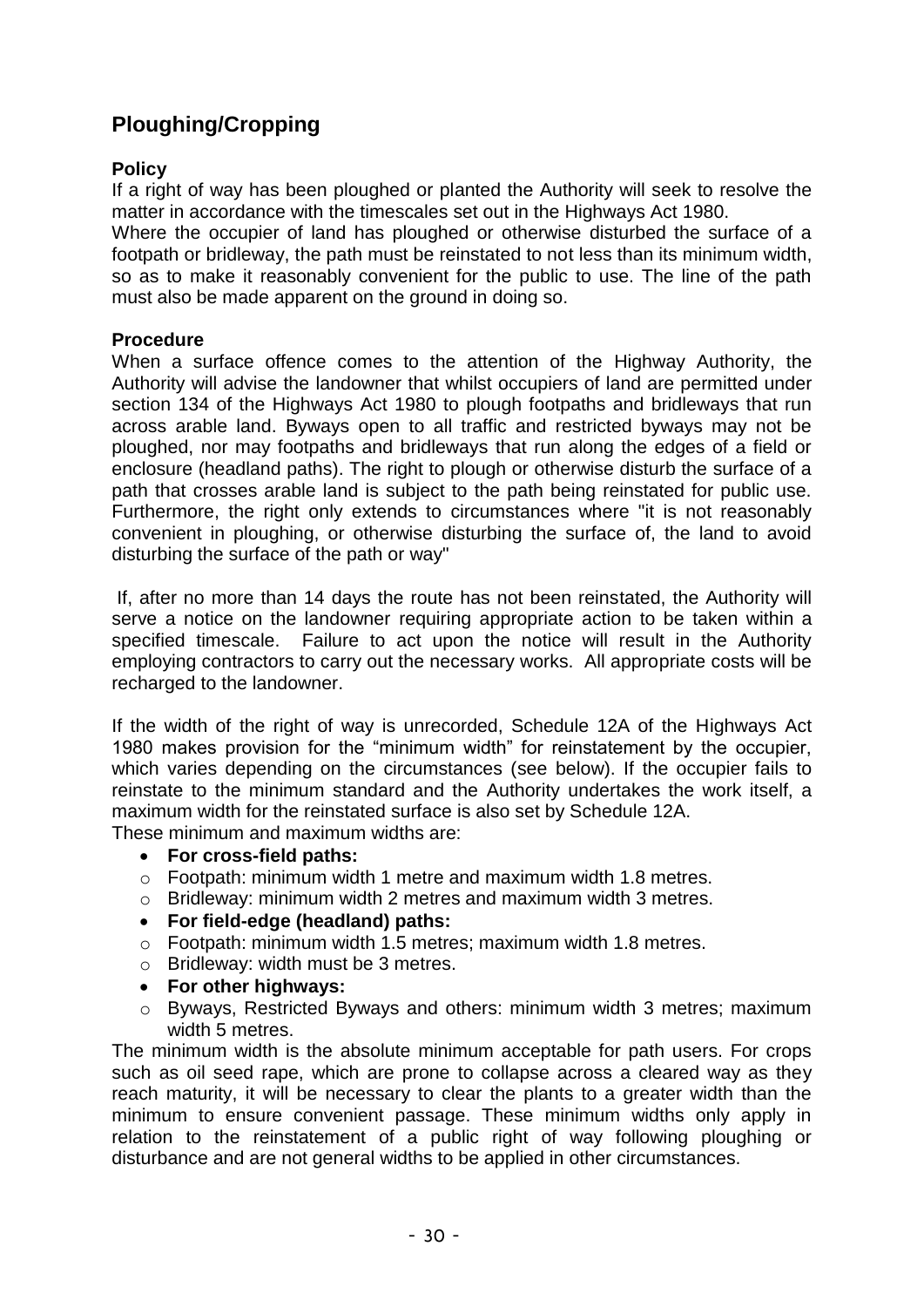# **Priorities for Enforcement**

#### **Policy**

 All enforcement issues will be prioritised according to a combination of the path category (1-8) and the level of danger presented to the public by the obstruction. In addressing an enforcement issue, priority will then be given to addressing any other enforcement / maintenance issues on the same right of way.

## **Prosecution**

#### **Policy**

The Authority may take legal action where there is a realistic prospect of a conviction and such action can be shown to be in the public interest.

# **Protection of Identity**

#### **Policy**

 The personal details of customers will be protected under the Data Protection Act 1998. GDPR

# **Recovery of costs**

#### **Policy**

 The Authority will always aim to remove obstructions, in the first instance, by informal discussions with the landowner/occupier. If the obstruction is not removed within a satisfactory timescale, formal legal notice will be served. After this time the Authority will arrange for the removal of the obstruction and recover reasonable costs where default enforcement action is carried out.

 Repeat offenders will be served enforcement notices without prior warning and may face prosecution.

#### **Procedure**

Appropriate costs will be recovered and the Enforcement Officer will record:

Officer time -Travel - time and mileage to and from the location of the obstruction. Mileage charged at the Authority's standard rate for casual car Contractors - All costs. Administration - Relevant administration costs. preparation of paperwork, attendance on site. use. Materials - All costs

# **Section 63 of the CROW Act 2000**

#### **Information**

public to serve Notices on the Authority enforcing the duty to prevent obstructions. public to serve Notices on the Authority enforcing the duty to prevent obstructions.<br>The procedure for dealing with a S.63 notice is clearly laid out in the Welsh Assembly Government guidance notes dated 2004. Section 63 CROW Act 2000 is a section of legislation which enables members of the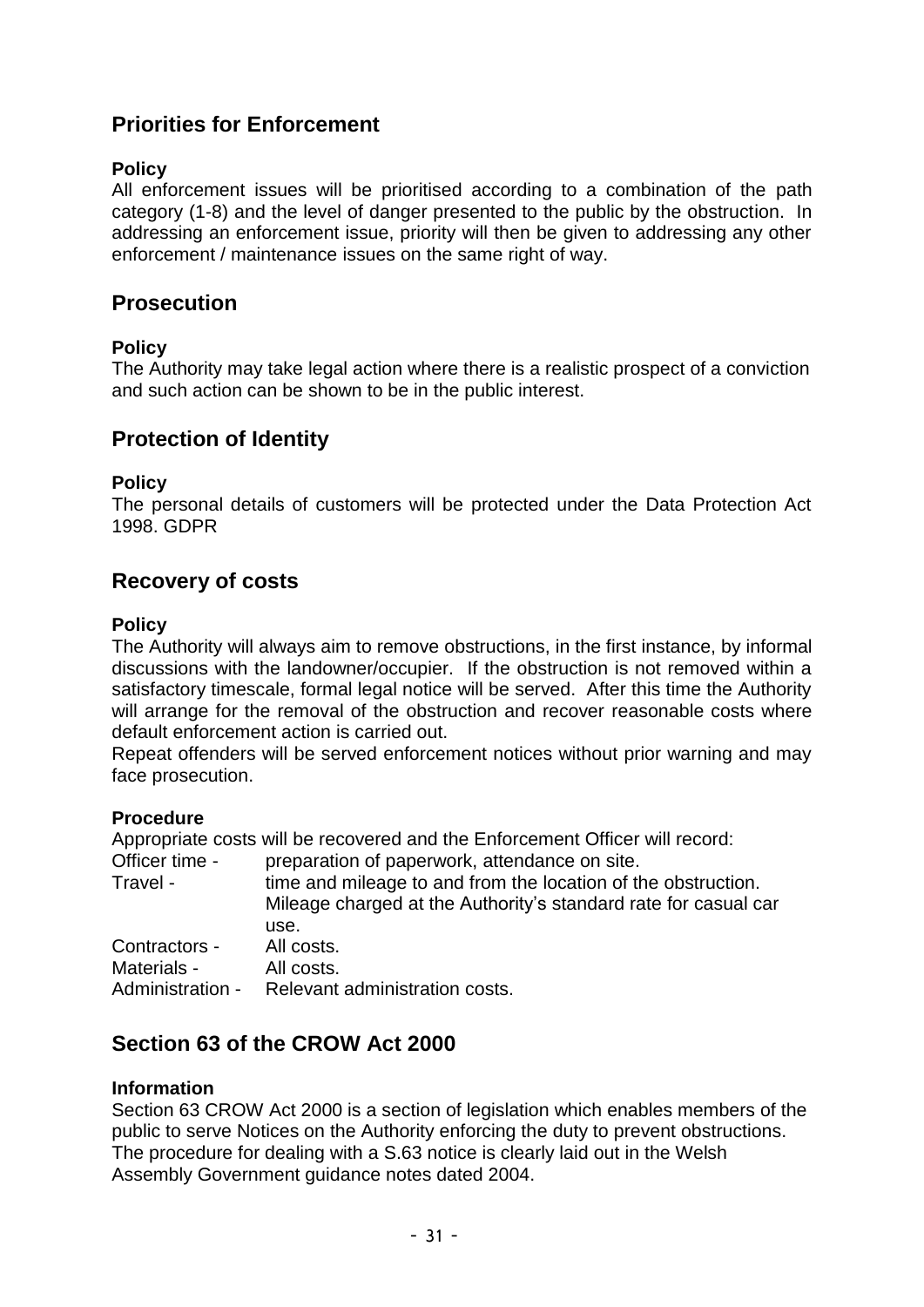# **MAINTENANCE ISSUES**

#### **Introduction**

 the Highway Authority to maintain the surface of rights of way to a suitable standard for ordinary use. To fulfil this duty, the Highway Authority must ensure that surface Most public rights of way are "maintainable at the public expense". It is the duty of vegetation is under control, the route is adequately signposted and waymarked, and that any Authority-owned structures (walls, bridges, ditch crossings, handrails and barriers) are in an acceptable condition.

The landowner is responsible for maintaining any structure that exists purely for their benefit, i.e. gates, stiles, some bridges and ditch crossings, walls and fences. The landowner is also responsible for ensuring that overhanging vegetation does not impede with the public enjoyment of the right of way.

## **3rd Party Maintenance Schemes**

#### **Policy**

 Flintshire County Council has an obligation to maintain the rights of way network within the County, and partnership-working will be developed further including working with other internal departments, Town and Community Councils, Ramblers Association etc. to formulate action plans, improve local maintenance regimes and pursue maintenance agreements with landowning organisations.

#### **Procedure**

 The Authority will liaise with the relevant groups to discuss potential works. Once the proposal and estimate have been agreed by the Authority, work may be undertaken. The Authority may pay for materials or, on completion, and on receipt of the appropriate invoice and work details, the Authority may arrange payment for works. The Authority will undertake random inspections throughout the year to ensure that work is being carried out to an acceptable standard.

 If quotation / estimate approval has not been received prior to work, or work is carried out on routes not shown on the Definitive Map or work is substandard, the Authority reserves the right to refuse to accept responsibility for payment.

# **Access for All**

#### **Policy**

 In managing and developing the Public Rights of Way network, the needs of all sectors of the community will be considered. In particular the principle of least restrictive access will be implemented, whereby consideration will be given, as appropriate, to replacing stiles with gates, or removing furniture altogether in favour of gaps.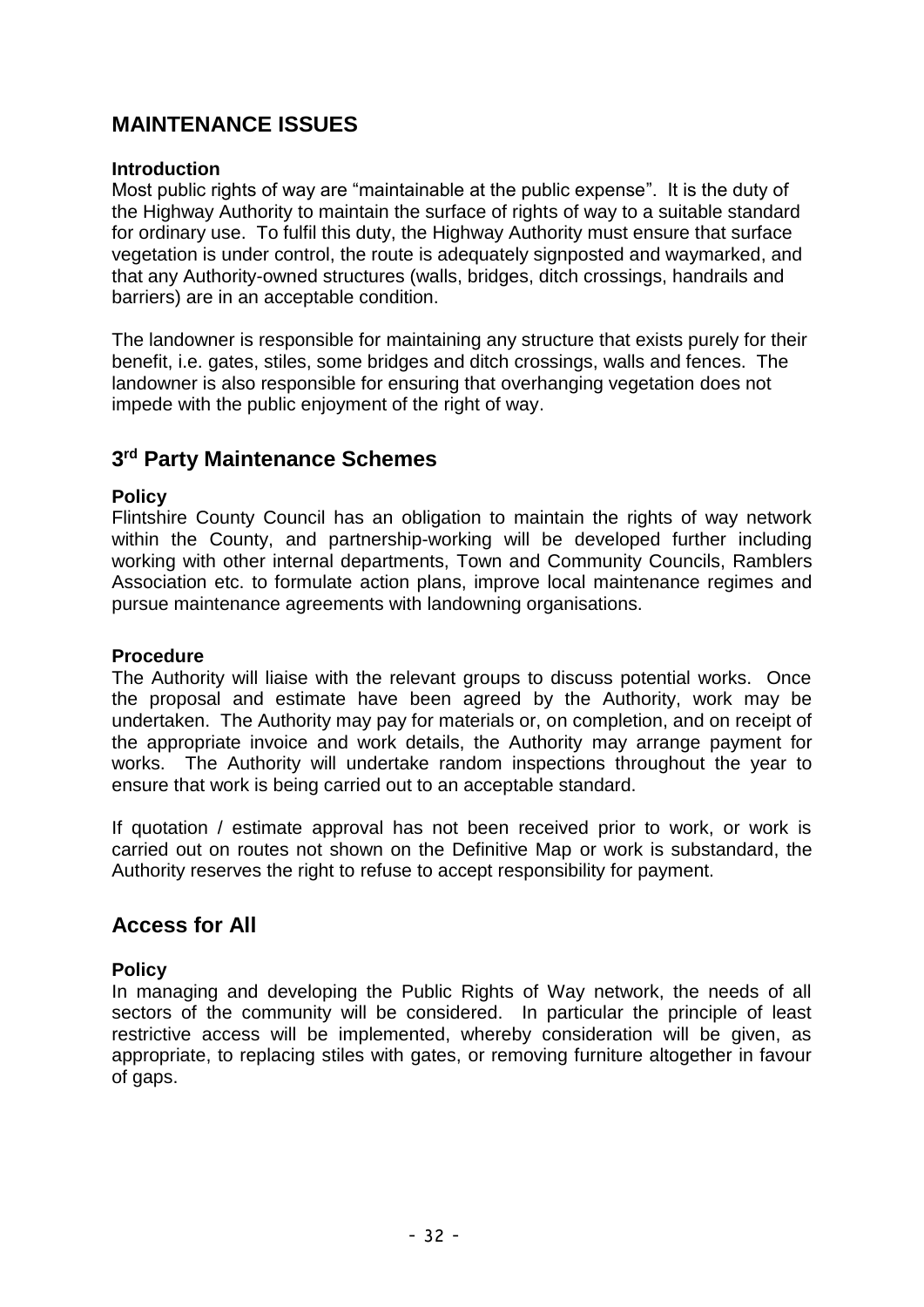# **Bridges, Culverts & Structures**

#### **Policy**

 The highway authority is normally responsible for bridges crossing natural features such as rivers and streams. Bridges over man-made features, such as drainage ditches etc may be maintainable by the landowner.

 Where a landowner creates a new ditch that crosses an existing right of way he/she must provide a suitable bridge or structure which can accommodate all legitimate users safely and without restriction.

# **Drainage & Flood Alleviation**

#### **Policy**

 Problems relating to natural watercourses and flooding will be monitored as and when necessary.

#### **Procedure**

 Environmental issues and best value will help determine what course of action will be taken.

# **Maintenance of Stiles/Gates**

#### **Policy**

 The law requires stiles and gates on footpaths and bridleways to be maintained by the landowner in a safe and usable condition, unless an agreement to the contrary exists. Landowners are entitled to claim at least 25% of the maintenance of stiles and gates from the Highway Authority. However, many Authorities either provide materials in lieu of this contribution or extend funding to 100% by doing the work themselves. This is the case in Flintshire, where stile kits are provided free of charge, but the landowner is normally expected to install them.

 If an owner/occupier of land wishes to install additional stiles and gates they must apply for permission to do so. The Highway Authority can only grant such permission if the gate or stile is on land in use for agriculture, forestry or the keeping of horses, and necessary in order to prevent ingress or egress of animals.

# **Public Rights of Way Maintenance Priority for Works**

#### **Policy**

 High priority will be given to signposting of rights of way where they leave a metalled road, and where they are passable.

 All other maintenance works will be prioritised according to a combination of the path Priority (1-8) and the level of danger presented to the public by the problem. In addressing a maintenance issue, priority will then be given to addressing any other enforcement / maintenance issues on the same right of way.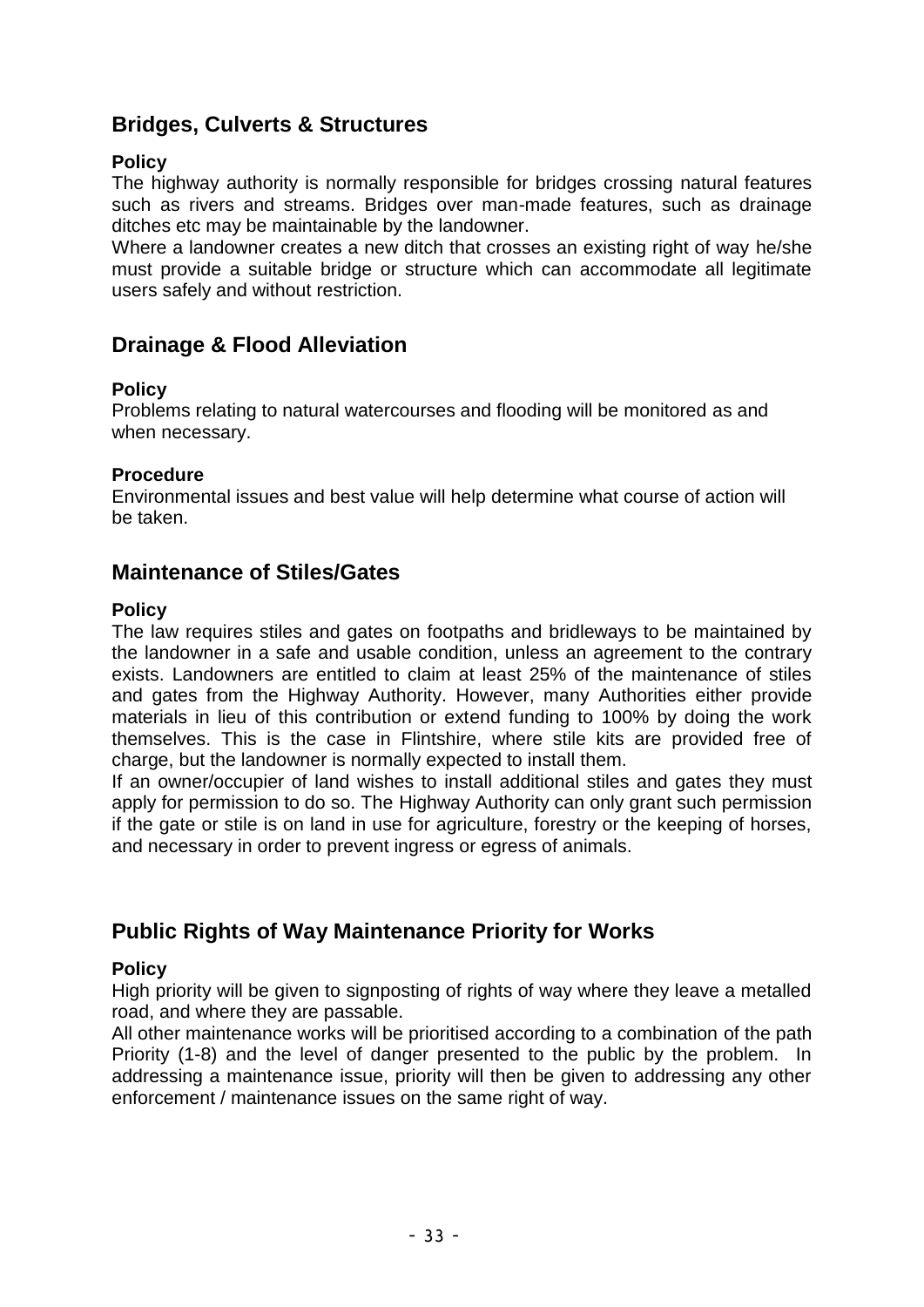# **Repair of Byways**

## **Policy**

 Public rights of way are all highways, and Flintshire County Council (FCC) as Highway Authority has a duty to maintain them in a suitable condition for the public to use, whilst also protecting the rights of the public to their use and enjoyment. Below is a list of types of public right of way and their legal uses. Although these are the legal users, the location of a right of way means that the level and purpose of use will vary.

- Public footpaths used by pedestrians.
- Public bridleways used by pedestrians, horse riders and cyclists.
- Restricted byways used by pedestrians, horse riders, cyclists and carriagedrivers.
- Byways open to all traffic used by pedestrians, horse riders, cyclists, carriage-drivers and motorised vehicles.

 There are over 672 miles of public rights of way in Flintshire County Council, the vast majority being pathways in rural locations. FCC's maintenance budget is limited and must be spread across this large network.

# **Public rights of way serving as access to private property or land**

 Where a public right of way forms the access to properties or adjacent land, there may be a relatively large amount of wear and tear on the surface as a result of these obliged to ensure that the surface of the right of way is safe and suitable for the public users. Most of these rights of way are rural tracks (or form easy access to are safe whilst at the same time protecting the rights of the public to enjoy a rural additional uses. FCC's responsibility remains the same, however, and it will be rural areas), and so the standard of maintenance would be very basic:- ensuring they environment.

 It is important to note that FCC has a responsibility towards public users only. It therefore has no duty to provide suitable access for any users of a right of way which are not listed above. For instance, if a public footpath or bridleway forms part of a vehicular access to land or property, FCC has no duty to ensure it is suitable for vehicles, because a public footpath or bridleway carries no public vehicular rights.

 In such instances, residents or landowners possessing private rights of vehicular access are entitled to make this access useable for their purposes, but all works must be approved in advance by FCC, and only suitable contractors may be used, because the right of way is a highway. Many residents / landowners accept they have a responsibility towards upkeep and may actually prefer the access to remain fairly rough, as this reduces speeding and is rural in character. Some public rights of way are also 'private streets', which are public highways which must be maintained privately, i.e. by the residents.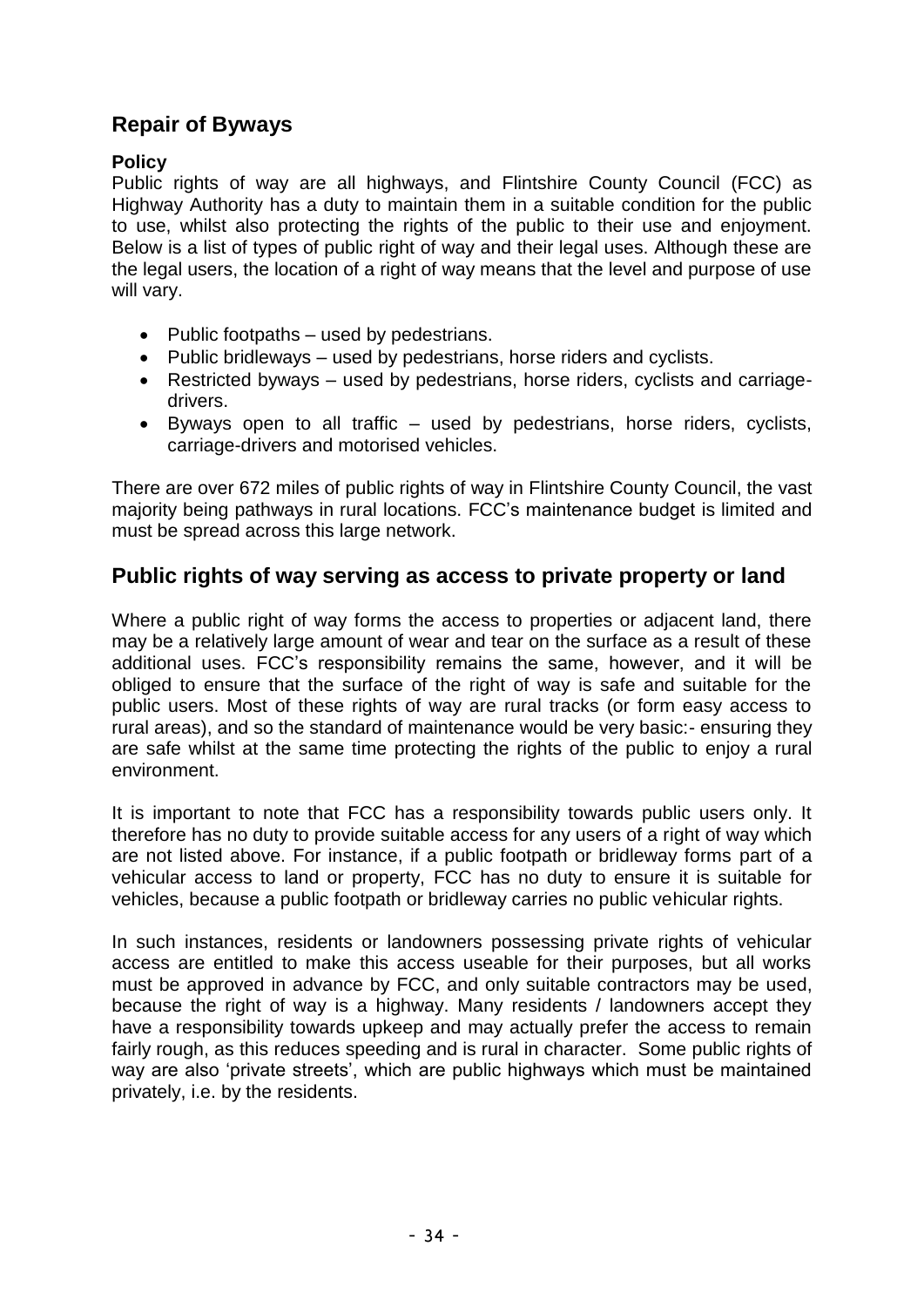# **Procedure for repair and maintenance**

 Should a complaint be received about the condition of the surface of a right of way used as access to land or property, FCC will inspect the right of way and assess its safety and suitability for the public users. Should the assessment deem that work is required, then basic repairs will take place – for instance, basic regrading of the surface or filling of potholes. Where wear and tear is clearly primarily as a result of vehicular access to property or land, the residents will be asked for a contribution but there is no legal obligation to pay.

 Should residents / landowners request a higher standard of maintenance, then this will have to be provided at their own cost. Because rights of way are highways, the County Council may have to stipulate certain specification details which are suitable for public highways. FCC will contribute to work only where it would have been obliged to carry out basic repairs itself, and the amount of this contribution will equate to the cost of such basic repairs.

 Residents / landowners may be asked to source a quotation themselves from suitable contractors, but FCC must approve the quotation and proposed specification prior to work taking place (this also has the added benefit that FCC can check that the quoted rates are reasonable). If approved, FCC will then authorise the repair and request that residents/ landowners obtain from the contractor an invoice to FCC for FCC's proportion of the contribution. Alternatively, FCC may order the works and invoice a representative of the residents/ landowners, who may then in turn recoup the other contributions.

 FCC must inspect and certify the work on completion, in order to avoid any future liabilities resting on residents/landowners. The contractor must have **£5m** public liability insurance and be registered on the Streetworks Qualifications Register, if they are to work on a public highway. Risk Assessments, method statement and traffic management proposals must also be submitted and approved by FCC in advance of the works being undertaken. For works up £10K, the minimum is required. Where only one quote is requested, the manager still has a responsibility of the contribution. Alternatively, FCC may<br>
ntative of the residents/ landowners, who may<br>
tions.<br>
tt and certify the work on completion, in orde<br>
on residents/landowners. The contractor mu<br>
and be registered on the Stree requirement is one verbal or written quotation, although where practical competition to ensure and be able to demonstrate that value for money has been obtained.

 Sometimes, residents / landowners wish to repair the surface physically themselves. They will not be liable whilst work is taking place, but FCC must inspect and certify the work on completion, in order to avoid any future liabilities resting on residents / landowners. Another method of dealing with repairs is for FCC to order materials and arrange for the aggregate company to deposit them on site, at a location to suit the residents/ landowners, and FCC's financial outlay is restricted to the purchase and delivery of the material. The residents /landowners then arrange to lay the material, but such an arrangement should be restricted to a temporary filing of potholes, because residents /landowners would rarely possess the machinery required to incorporate and compact the material across the whole surface. In both cases, the proposed work must be approved in advance by FCC.

 If residents /landowners are able to set up an association, it is possible to enter into a legal agreement with the County Council under Section 278 of the Highways Act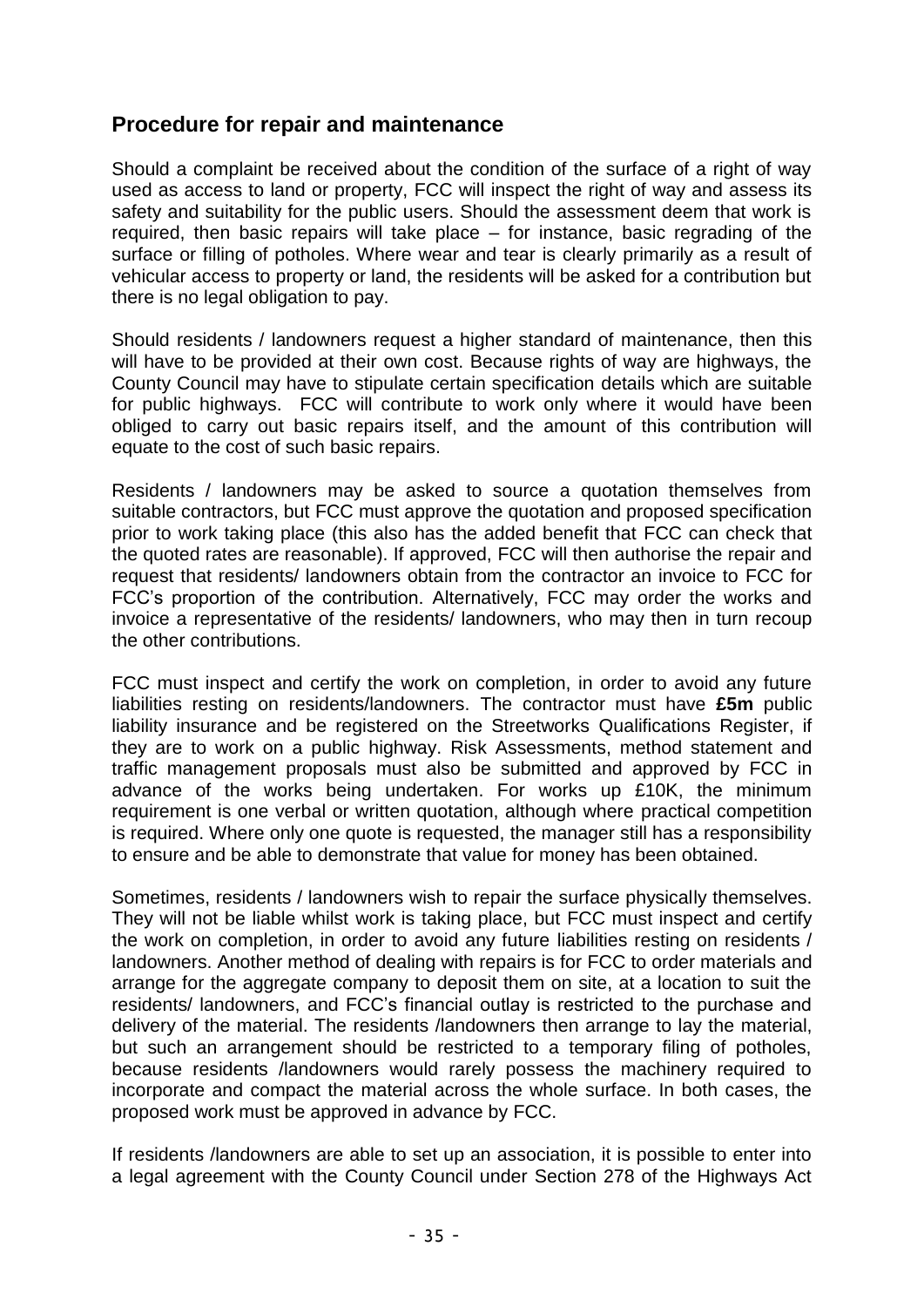1980, whereby the Council carries out agreed works and the association reimburses an agreed sum to the Council.

# **Notes on suitable materials and specifications**

 When ordering the materials, it is necessary to be sensitive to the local conditions e.g. sandy aggregate is more appropriate than limestone for acid areas such as 1980, whereby the Council carries out agreed works and the association reimburses<br>an agreed sum to the Council.<br>**Notes on suitable materials and specifications**<br>When ordering the materials, it is necessary to be sensitive commons. Limestone is suitable for chalk areas.

 FCC will only authorise a surface which is consistent with its duty under Section 130 of the Highways Act 1980: "it is the duty of the Highway Authority to assert and protect the rights of the public to the use and enjoyment of any highway for which it is Highway Authority". In practice, this means that the County Council will need to consider both the amenity value and the ease of use the public right of way. A hard sealed surface such a tarmacadam is usually considered inappropriate in most circumstances, especially where there are public equestrian rights of way. Such sealed surfaces can be very costly to maintain once they begin to break up, and may produce hazardous hard edges when deteriorating. The best alternative would be a graded aggregate, suitably shaped to shed water, and compacted, because this is much more easily re-worked to restore a suitable surface. Sometimes, all that is needed to restore an old potholed aggregate surface is a redistribution of the surface material. However if the proposal is to tarmac a bridleway, then stone mastic asphalt (SMA) is not to be used and the Authority should take safety implications and the enjoyment of current users, including riders, into consideration.

# **Routine Inspections**

#### **Policy**

 The Authority will undertake a 33% inspection of the rights of way network each year consistent with staff levels and will consider input of partners and volunteers. In addition to this, reported issues will be inspected.

#### **Procedure**

 When Officers undertake inspections of rights of way, the whole route will be inspected where possible. The date of this inspection will be recorded together with any defects found on the inspection.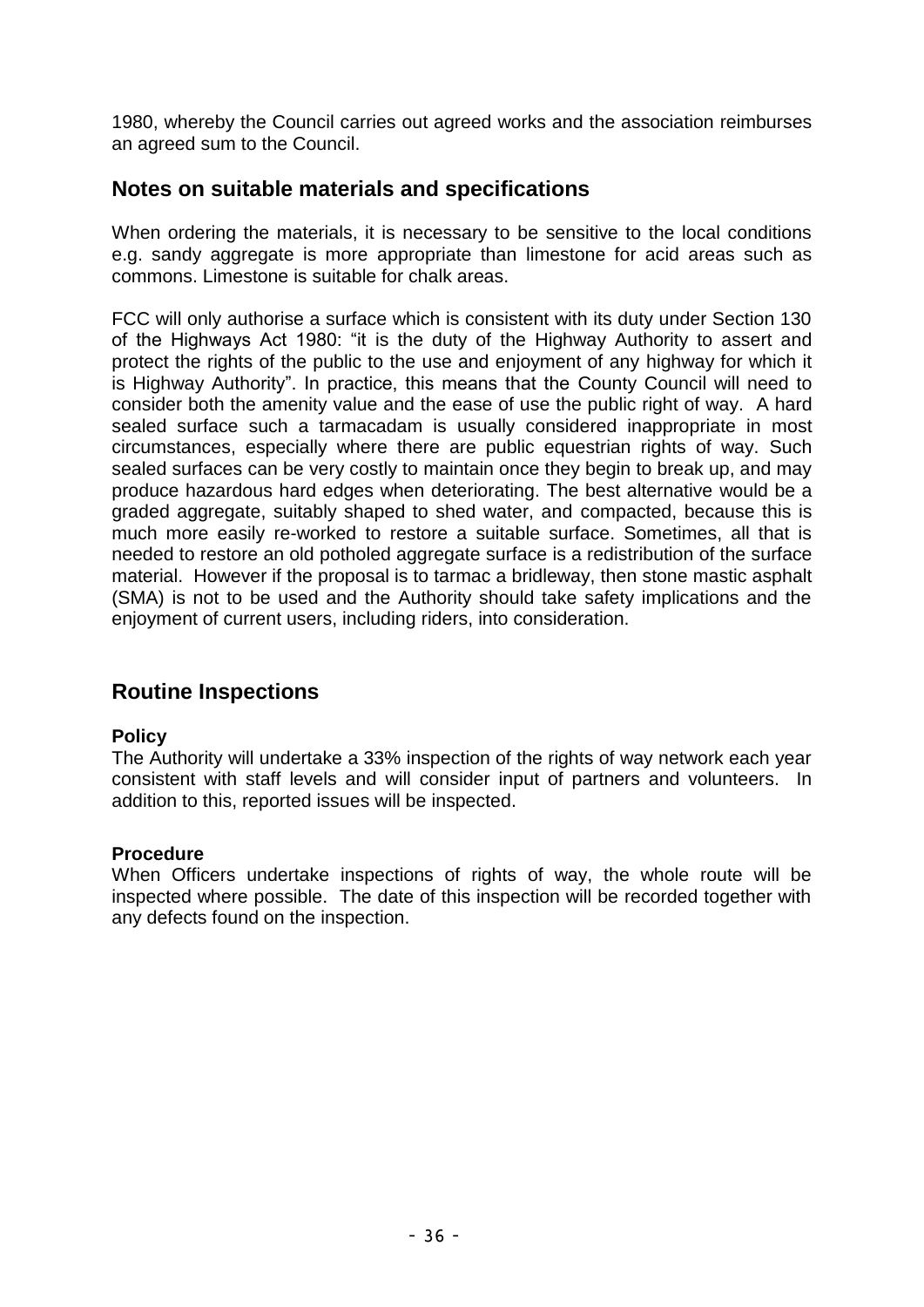# **Section 56 Highways Act 1980**

#### **Information**

 Section 56 HA1980 is a section of legislation which enables members of the public to serve Notices on the Authority enforcing the duty to maintain. The procedure for dealing with a S.56 notice is clearly laid out in the Welsh Government guidance for Local Authorities on Public Rights of Way dated 2016.

# **Signposting and Waymarking**

#### **Policy**

 The Highway Authority is required to signpost all rights of way where they leave a metalled road. The sign must indicate the status of the right of way, i.e. whether it is a footpath, bridleway etc. Signs may also include a destination and/ or a distance.

 Authorities are also required to place signs, such as waymarkers, at other locations where they consider it necessary to assist people that are unfamiliar with the locality.

#### **Procedure**

 Authorities need not erect signposts at the junction of a way with a metalled road where the town or community council has been consulted and agrees that it is not necessary

 Way marking will be kept to a reasonable minimum. Newly installed stiles and gates will be way marked. Permissive way markers will be provided for agreed permissive routes. The provision of destination signage will also be considered in appropriate circumstances.

# **Vegetation**

#### **Policy**

 A strimming contract will be undertaken on paths listed on the Authority's strimming schedule. Additional routes may be added to the schedule where there are regular complaints of overgrowth. Town and Community Councils will be encouraged to undertake local management of vegetation through the Community Maintenance Scheme.